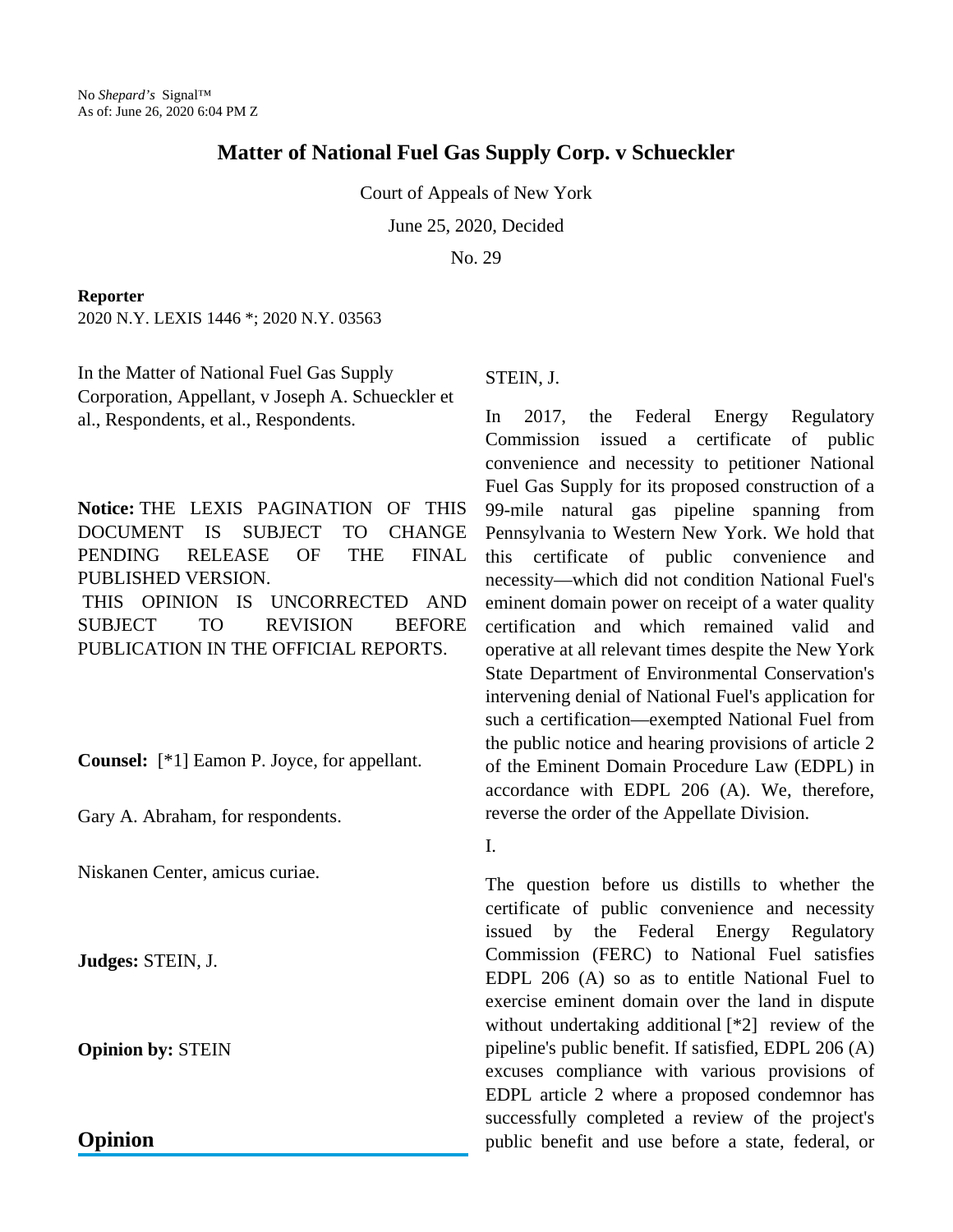local agency. Thus, we begin our analysis with a review of FERC's authority to issue such certificates under the federal Natural Gas Act, as well as the requirements of the EDPL.

### The Natural Gas Act

The Natural Gas Act (NGA) regulates the interstate sale and transport of natural gas (*see* 15 USC § 717 [b]) and "confers upon FERC exclusive jurisdiction over the transportation and sale of natural gas in interstate commerce for resale" (*Schneidewind v ANR Pipeline Co.*, 485 US 293, 300-301 [1988]). Prior to "the construction or extension of any facilities" for the transportation or sale of natural gas, a company must have "in force . . . a certificate of public convenience and necessity issued by [FERC] authorizing such acts or operations" (15 USC § 717f [c] [1] [a]; *see Schneidewind*, 485 US at 302-303). FERC awards such a certificate when it determines that the applicant "is able and willing properly to do the acts and to perform the service proposed and to conform to . . . [federal] regulations" and when "the proposed . . . construction . . . is or will be required by the present or future [\*3] public convenience and necessity" (15 USC § 717f [e]). In deciding whether to issue a certificate of public convenience and necessity, FERC considers "all factors bearing on the public interest" (*Atlantic Refining Co. v Public Serv. Comm'n of N.Y.*, 360 US 378, 391 [1959]), including the applicant's financial resources; public demand; the expected impact on property values, community development, tax revenue, and employment; the environmental impacts of the project;<sup>1</sup> and any potential adverse effects (*see* Certification of New Interstate Natural Gas Pipeline Facilities, 88 FERC ¶ 61227 [Sept 15, 1999], *clarified* 90 FERC ¶ 61128 [Feb 9, 2000], *further clarified* 92 FERC ¶ 61094 [July 28, 2000]; *Minisink Residents for Envtl. Preserv. and Safety v* 

*F.E.R.C.*, 762 F3d 97, 102 [DC Cir 2014]). FERC "will approve an application for a certificate only if the public benefits from the project outweigh any adverse effects" (88 FERC ¶ 61227, 61750).

FERC may "attach to the issuance of the certificate and to the exercise of the rights granted thereunder such reasonable terms and conditions as the public convenience and necessity may require" (15 USC § 717f [e]). Furthermore, FERC "must ensure that the proposed pipeline complies with all applicable federal, state, and local regulations" (*Millennium Pipeline Co., L.L.C. v Seggos*, 860 F3d 696, 698 [DC Cir 2017]). As relevant here, the NGA does not abridge the rights of states to establish water quality standards under the Clean Water Act (*see* 15 USC § 717b [d] [3]; 33 USC § 1313; *Delaware Riverkeeper Network v Secretary Pennsylvania Dept. of Envtl. Protection*, 833 F3d 360, 368 [3d Cir 2016]). Thus, an applicant for a federal certificate of public convenience and necessity in connection with a project that "may result in any discharge into the [\*4] navigable waters," must provide FERC with "a certification from the State in which the discharge

. . . will originate, . . . [indicating] that any such discharge will comply with the applicable provisions" of the state water quality standards (33 USC § 1341 [a] [1]).

With regard to eminent domain, the NGA provides that, when a certificate of public convenience and necessity is granted by FERC and the "holder" thereof "cannot acquire by contract . . . the necessary right-of-way to construct, operate, and maintain a pipe line

. . . , it may acquire the same by the exercise of the right of eminent domain" (15 USC § 717f [h]). Under the NGA, a certificate holder may commence an eminent domain proceeding in either the applicable federal district court or a state court, with some limitations (15 USC § 717f [h]).

The Eminent Domain Procedure Law

In New York State courts, the EDPL provides the

<sup>&</sup>lt;sup>1</sup>In connection with applications for certificates of public convenience and necessity under the NGA, FERC acts as the lead agency "for the purposes of coordinating all applicable Federal authorizations and for the purposes of complying with the National Environmental Policy Act" (15 USC § 717n [b] [1]).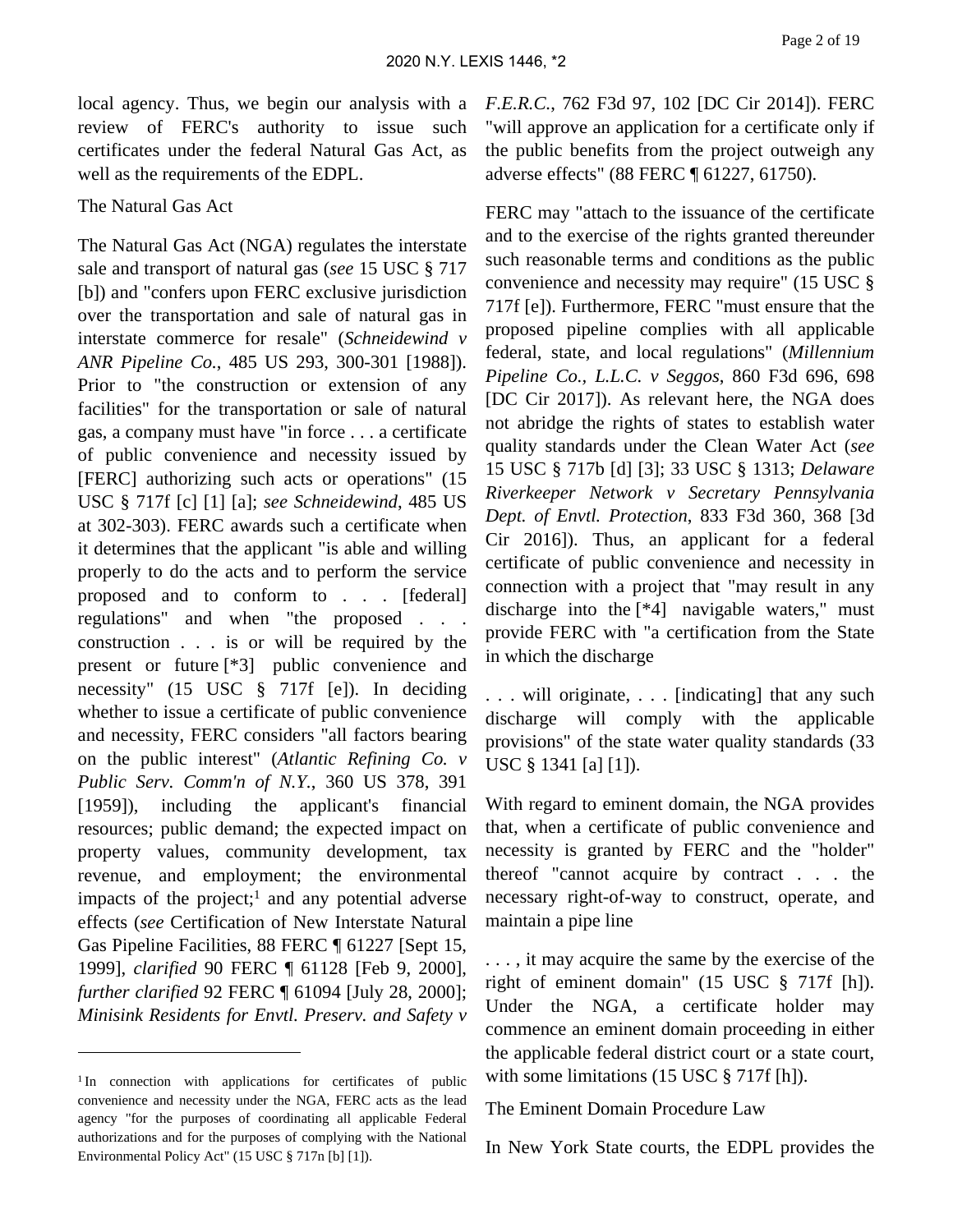"exclusive procedure by which property shall be acquired by exercise of the power of eminent domain" (EDPL 101). "Generally, a two-step process is required under the [EDPL] before a condemnor obtains title to property for public use" (*Hargett v Town of Ticonderoga* , 13 NY3d 325, 328 [2009]; *see Matter of City of New York [Grand Lafayette Props. LLC]*, 6 NY3d 540, 543 [2006]). First, the condemnor "makes a determination to condemn the property after invoking the hearing and [\*5] findings procedures" of EDPL article 2 (*Hargett*, 13 NY3d at 328). This entails various public procedures, including a public hearing "to inform the public and to review the public use to be served by a proposed public project and the impact on the environment and residents of the locality" (EDPL 201). The condemnor must then render findings regarding the project, including, its (1) public use, benefit, or purpose; (2) approximate location; (3) general effect on the environment and nearby residents; and (4) such other factors as the condemnor considers relevant (*see* EDPL 204 [B]). "The principal purpose of article 2 of the EDPL . . . is to [e]nsure that [a condemnor] does not acquire property without having made a *reasoned* determination that the condemnation will serve a valid public purpose" (*Matter of Jackson v New York State Urban Dev. Corp.*, 67 NY2d 400, 417418 [1986] [emphasis added]).

"A number of alternative procedures that a condemnor may undertake are outlined in EDPL 206, any one of which exempts the condemnor from compliance with article 2" (*Grand Lafayette Props. LLC*, 6 NY3d at 546-547). In particular, EDPL 206 (A) provides that:

"The condemnor shall be exempt from compliance with the provisions of . . . article [2] when:

pursuant to other state, federal, or local law or regulation it considers and submits factors similar to those enumerated in [EDPL 204 (B)], to a state, federal or local governmental agency, [\*6] board or commission before proceeding with the acquisition and obtains a license, a permit, *a* 

*certificate of public convenience or necessity* or other similar approval from such agency, board, or commission"

(emphasis added). Thus, under this provision, a condemnor need not duplicate public benefit review undertaken by a governmental agency, so long as the review considers factors similar to those relevant to the EDPL eminent domain analysis and results in approval of the project.

Once the prerequisites of article 2 are satisfied by either compliance with the hearing procedures or the application of an exemption, "the condemnor must seek the transfer of title to the property by commencing a judicial proceeding known as a vesting proceeding pursuant to EDPL article 4" (*Hargett*, 13 NY3d at 328). In conjunction with the vesting proceeding, the condemnor must file, among other things, "a statement providing either the compliance with the requirements of article [2] of the  $[EDPL]$ , ... or a statement providing the basis of exemption from article [2]" (EDPL 402 [B] [3] [a]), an explanation of the public use, benefit or purpose for which the property is required, and a request that the court direct entry of an order authorizing the filing of an  $[*/]$  acquisition map, upon which title to the property shall vest in the condemnor (*see* EDPL 402 [B] [3] [d], [B] [3] [e]).

Meanwhile, if a condemnor issues public use findings and a determination under EDPL 204, an aggrieved party may seek judicial review in the relevant Appellate Division Department (*see* EDPL 207 [a]). Judicial review is limited to whether (1) the proceeding conformed with the federal and state constitutions; (2) the proposed acquisition is within the condemnor's statutory jurisdiction or authority; (3) the condemnor's determination and findings were made in accordance with the appropriate statutory procedures; (4) a public use, benefit or purpose will be served by the proposed condemnation (*see* EDPL 207 [C]). Furthermore, such judicial review must be completed "as expeditiously as possible and with lawful preference over other matters" (EDPL 207 [B]).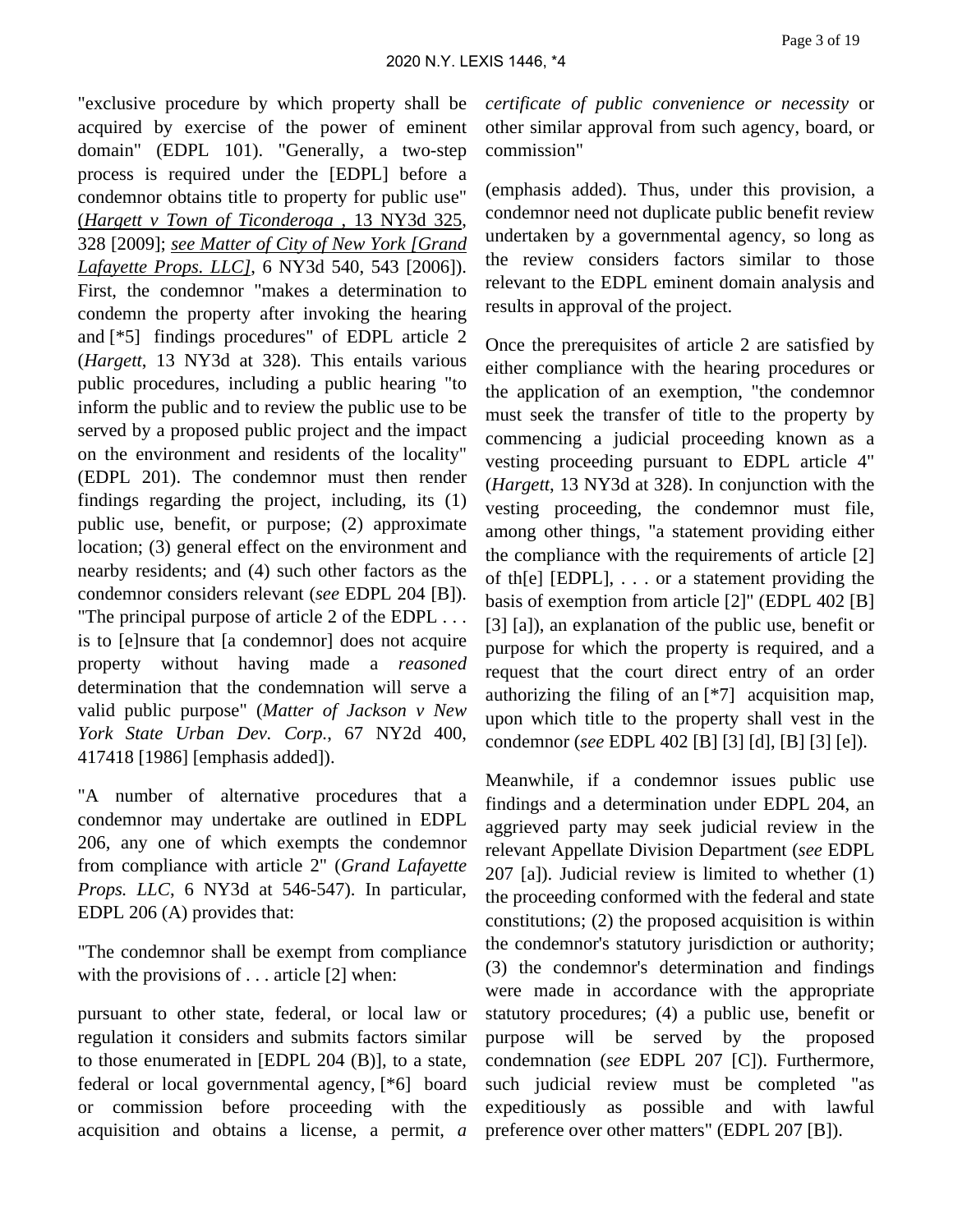### II.

Turning to the appeal before us, in 2017, National Fuel commenced this EDPL vesting proceeding seeking to acquire, by eminent domain, temporary construction easements and a 50-foot wide permanent easement over certain property owned by respondent landowners Joseph and Theresa Schueckler in order to facilitate construction and operation of a natural gas pipeline<sup>2</sup> National Fuel asserted that it [\*8] had unsuccessfully attempted to negotiate a purchase of the easement,<sup>3</sup> and that compliance with article 2 of the EDPL was satisfied through the statutory exemption set forth in EDPL 206 (A) based upon FERC's issuance of a certificate of public convenience and necessity for the project under the NGA. National Fuel appended the FERC order issuing the certificate to its petition.

Respondent landowners contested National Fuel's EDPL petition, asserting that the certificate was ineffective because, while it authorized National Fuel to construct and operate the pipeline, such authority was conditioned upon "compliance with [certain] environmental conditions," including the requirement that, "*[p]rior to receiving written authorization . . . to commence construction of any [p]roject facilities*, National Fuel shall file with [FERC] documentation that it has received all applicable authorizations required under federal law (or evidence of waiver thereof)" (emphasis in original). According to respondents, this condition was not met—and the FERC certificate was

therefore invalidated—due to the subsequent denial of National Fuel's application for a water quality certification by the New York Department of Environmental Conservation [\*9] (DEC).

In response, National Fuel conceded that DEC had denied its application. However, National Fuel explained that it was seeking rehearing and clarification of the FERC order, as well as a ruling that DEC had waived its authority to deny the water quality certification by failing to timely decide National Fuel's application within the one-year period the Clean Water Act provides for review of such applications by state agencies (*see* 33 USC § 1341 [a] [1]).

Supreme Court granted National Fuel's EDPL petition, concluding that it had "made a prima facie showing of entitlement to the easements" based on the FERC certificate, which "exempt[ed] [National Fuel] from the requirements of [a]rticle 2 of the EDPL." That court rejected the landowners' claim that the certificate was ineffective for eminent domain purposes because it was conditional, observing that the certificate conditioned "construction and operation of the pipeline"—as compared with the "issuance of the certificate"—on various prerequisites. With regard to DEC's denial, the court observed that "the issue is not whether National Fuel has or will be able to obtain the necessary water quality permits from DEC, but whether it may initiate eminent domain proceedings" [\*10] and that "water quality permits may be a precondition to pipeline construction, but not to the initiation of eminent domain proceedings." Thus, the court held, National Fuel was exempt from the requirements of article 2 of the EDPL and was entitled to obtain the easements through eminent domain.

Upon the landowners' appeal, the Appellate Division—with two Justices dissenting—reversed and dismissed National Fuel's EDPL petition (167 AD3d 128 [4th Dept 2018]). That Court reasoned that DEC's denial of National Fuel's application for a water quality certification meant that "[National

<sup>2</sup>Respondent Joseph Schueckler passed away during the pendency of this appeal. However, the parties agree that substitution is not necessary inasmuch as the property was owned by Joseph and Theresa as tenants by the entirety, and Joseph's property interest vested in any co-tenants by operation of law upon his death (*see* CPLR 1015 [b]; *Matter of Estate of Violi*, 65 NY2d 392, 395 [1985]; *Paterno v CYC, LLC*, 46 AD3d 788, 789 [2d Dept 2007]).

<sup>&</sup>lt;sup>3</sup>At each stage of the EDPL process, the condemnor must "make every reasonable and expeditious effort to justly compensate [the landowner] . . . by negotiation and agreement" (EDPL 301; *see* EDPL 303). Respondent landowners do not claim that National Fuel failed to negotiate in good faith.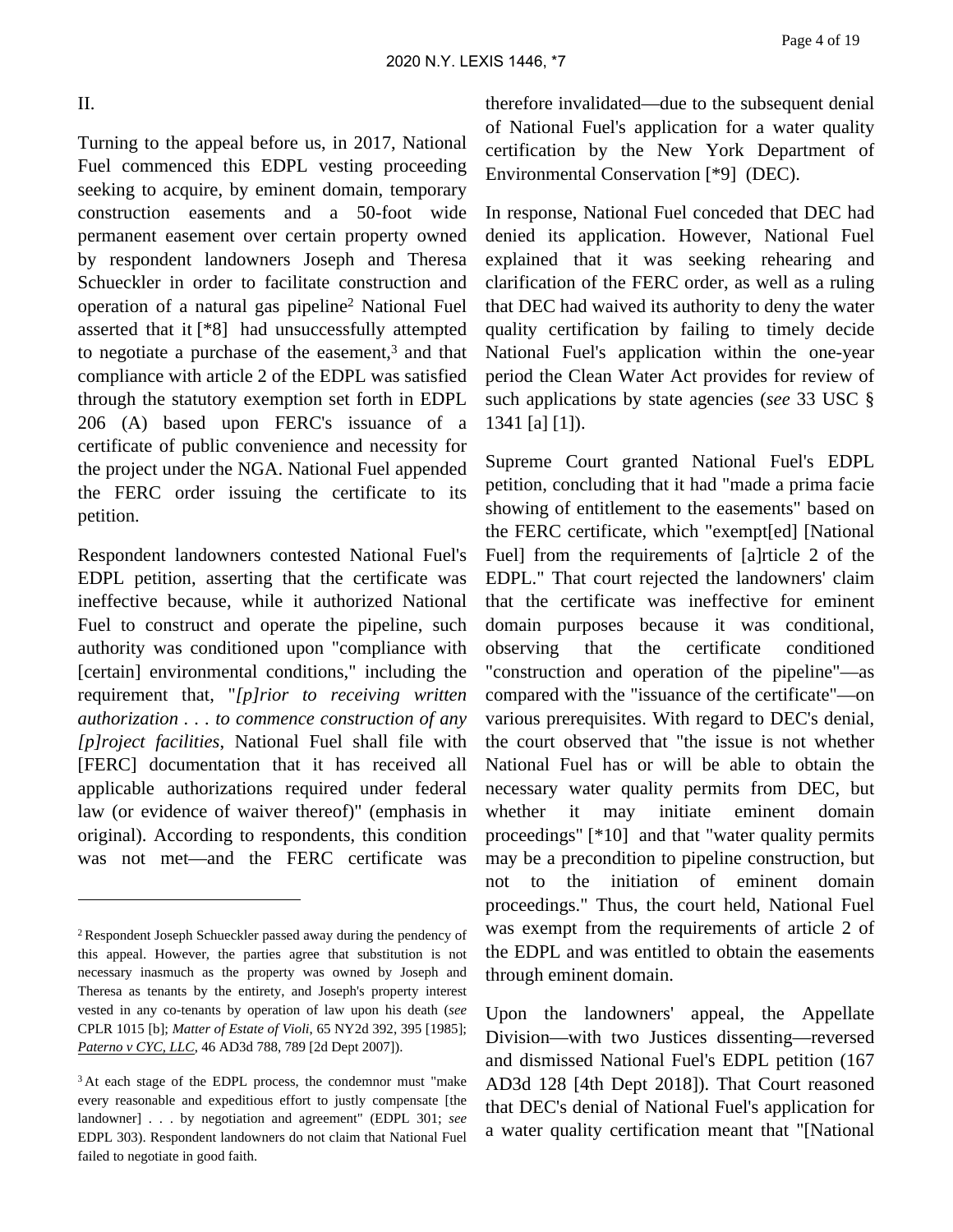Page 5 of 19

Fuel] no longer holds a qualifying federal certificate for purposes of the EDPL 206 (A) exemption" (167 AD3d at 136). The dissenting Justices would have affirmed the granting of National Fuel's petition, generally agreeing with Supreme Court's rationale.<sup>4</sup>

National Fuel appealed to this Court (*see* CPLR 5601 [a]).<sup>5</sup>

Before this Court, National Fuel argues that the Appellate Division erroneously concluded that DEC's denial of its water quality certification application invalidated the FERC-issued certificate of public convenience and necessity for purposes of EDPL 206 (A). Alternatively, National Fuel contends that the Appellate Division erred by failing to take judicial notice of the intervening ruling by FERC [\*11] that DEC waived its authority to issue or deny a water quality

<sup>5</sup>The Court of Appeals for the Second Circuit subsequently vacated DEC's water quality certification denial as lacking sufficient rational explanation, and that Court remitted the matter to DEC for the limited purpose of explaining the basis of the agency's decision (*see* 761 Fed Appx 68, 72 [2d Cir 2019]). The Second Circuit also observed that FERC and the District of Columbia Circuit Court would have exclusive jurisdiction over National Fuel's claim that the DEC had waived its authority to issue a water quality certification, and that National Fuel was "free to present any evidence of waiver to FERC in the first instance" (*id.* at 72). According to the parties, upon remittal by the Second Circuit, DEC again denied National Fuel's application. Meanwhile, FERC denied requests for rehearing or a stay of its waiver determination and reiterated that DEC's failure to decide the application within one year of its receipt resulted in a "waive[r of the agency's] authority to issue a water quality certification" (167 FERC ¶ 61007, ¶ 11 [April 2, 2019]).

certification. We agree with National Fuel on the first point and, therefore, have no occasion to reach the second. The Appellate Division's holding that the FERC certificate did not demonstrate compliance with EDPL article 2 pursuant to EDPL 206 (A) contravenes the express language of that provision, undermines the purpose of the statutory exemption, and overlooks relevant federal case law concerning the effect of the certificate of public convenience and necessity.

It is well settled that, " [w]hen presented with a question of statutory interpretation, [a court's] primary consideration is to ascertain and give effect to the intention of the Legislature'" (*Samiento v World Yacht Inc.* , 10 NY3d 70, 77-78 [2008], quoting *Matter of DaimlerChrysler Corp. v Spitzer*, 7 NY3d 653, 660 [2006]). " [T]he clearest indicator of legislative intent is the statutory text, [and] the starting point in any case of interpretation must always be the language itself, giving effect to the plain meaning thereof'" (*Kuzmich v 50 Murray St. Acquisition LLC* , 34 NY3d 84, 91 [2019], quoting *Majewski v Broadalbin-Perth Cent. School Dist.*, 91 NY2d 577, 583 [1998]). Generally, "courts should construe unambiguous language to give effect to its plain meaning" (*Matter of DaimlerChrysler Corp.*, 7 NY3d at 660).

The text of EDPL 206 (A) requires that, in order to obtain the benefit of the statutory exemption from article 2 procedures, a condemnor must establish that it "consider[ed] and submit[ted] [\*12] factors similar to those enumerated in [EDPL 204 (B)], to a state, federal or local governmental agency, board or commission . . . and obtain[ed] a license, a permit, a certificate of public convenience or necessity or other similar approval" (EDPL 206 [A]). Here, National Fuel did exactly as the statute dictates; it submitted materials to FERC concerning the public benefit, use, and need for the proposed pipeline. While the dissent may question FERC's resulting conclusion, it can hardly be disputed that FERC considered each factor identified in EDPL 204 (B)—i.e., the public use, benefit or purpose to be served; the approximate location of the project;

III.

<sup>4</sup>During the pendency of the appeal before the Appellate Division, FERC ruled that DEC had waived its authority to either grant or deny National Fuel's application for a water quality certification by failing to determine it within one year of submission, effectively invalidating the denial for purposes of the FERC certificate. The Appellate Division majority acknowledged FERC's ruling, but declined to consider it because it was dehors the record and was still subject to appellate review. The dissenting Justices would have taken judicial notice of the intervening FERC ruling and observed that, even otherwise accepting the majority's analysis, the denial of the water quality certification no longer presented any impediment to the effectiveness of the FERC certificate at the time the Appellate Division's review was complete.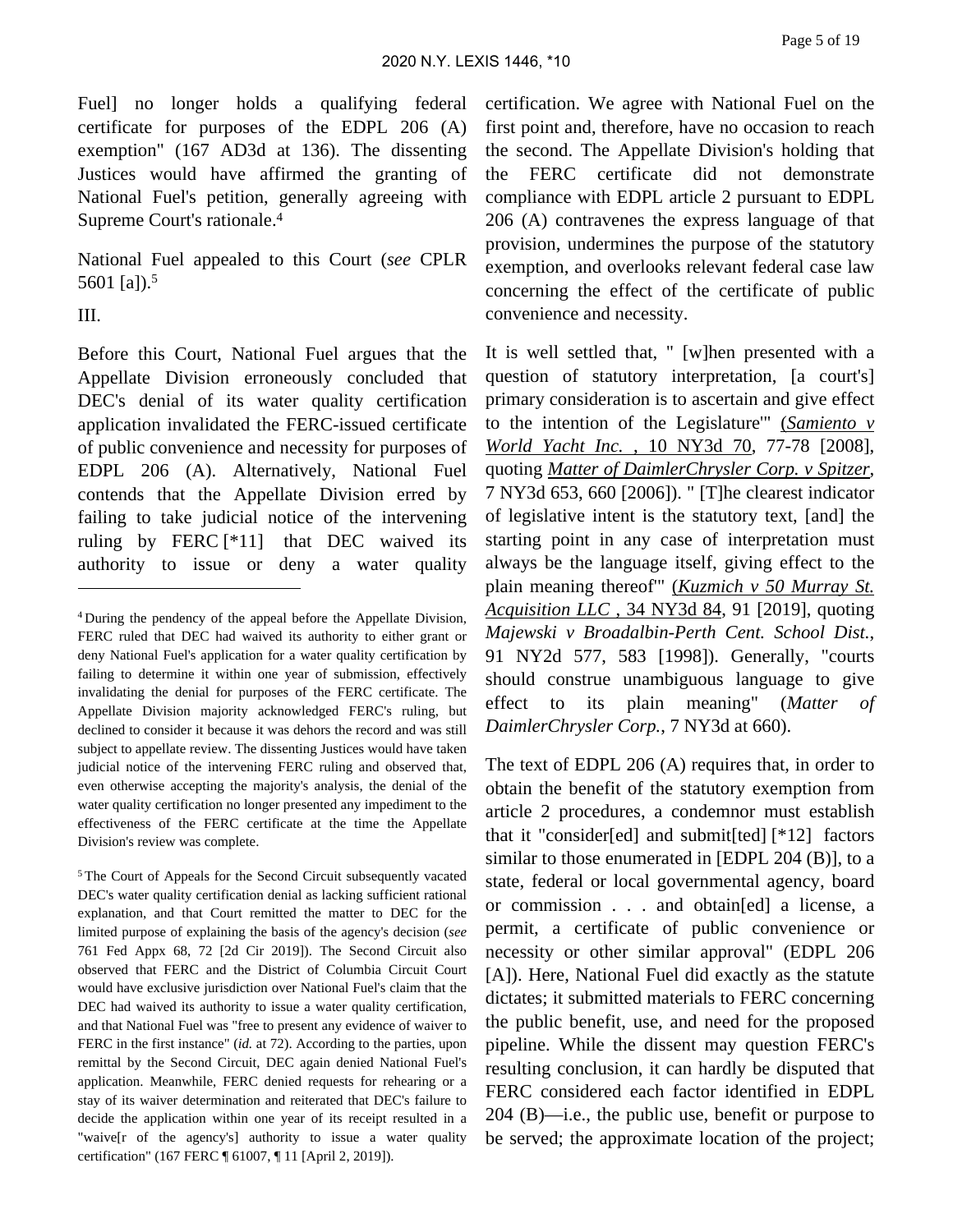the general effect of the proposed project on the environment and residents; and such other relevant factors (*see* EDPL 204 [B]). More specifically, FERC considered the positions of numerous stakeholders, including the DEC itself, and analyzed whether the pipeline project would have sufficient financial support, adversely impact existing customers, meet new demand or provide other benefits to the natural gas market, and whether and how the pipeline would impact landowners, surrounding communities, and the natural environment. FERC prepared a 199-page environmental assessment as part [\*13] of its review, which involved consideration of public comments and of various potential modifications of the proposal, and which took into account how the project might affect—among other things—local "geology, soils, water resources, wetlands, vegetation, fisheries, wildlife, threatened and endangered species, land use, recreation, visual resources, cultural resources, socioeconomics, air quality, noise, [and] safety." FERC concluded that the project did "not constitute a major federal action significantly affecting the quality of the human environment" and, thus, an environmental impact statement was not required under the National Environmental Policy Act<sup>6</sup> Following its lengthy review, FERC determined that the public benefits of the pipeline project outweighed any adverse impacts and, accordingly, issued a certificate of public convenience and necessity to National Fuel. This certificate was incontrovertibly premised upon a meaningful review of substantial information, alternatives, and viewpoints of various stakeholders, and FERC's analysis focused largely on the factors delineated in EDPL 204 (B). Given that FERC made a reasoned determination regarding the public benefit to be served, as envisioned [\*14] by EDPL 204 (B), the certificate satisfied the plain language of EDPL 206 (A).<sup>7</sup>

While it is true that the certificate of public convenience and necessity contains numerous "conditions"—including, that of obtaining a water quality certificate and other pre-construction conditions that might affect the ultimate completion of the project—these conditions cannot reasonably be understood to render the certificate provisional for purposes of eminent domain, as the dissent suggests (*see* dissenting op., at 11), inasmuch as they are not conditions precedent to the validity of the certificate itself. Notably, the certificate otherwise clearly delineates those circumstances in which FERC sought to prevent National Fuel from taking a particular act until after some condition was satisfied. Indeed, some of the "conditions" in the FERC certificate cannot be met without possession of the land<sup>8</sup>. FERC could have conditioned National Fuel's eminent domain authority on the completion of some act or obligation (*see e.g. Mid Atl. Express, LLC v Baltimore County, Md.*, 410 Fed Appx 653, 657 [4th Cir 2011]), but the "condition" that National Fuel comply with various environmental requirements—including the receipt of a water quality certification—"[p]rior to receiving written authorization . . . *to commence construction [\*15]* " (emphasis added) does not, by its plain terms, curtail National Fuel's right to proceed with eminent domain in accordance with the EDPL. Thus, neither the EDPL nor the terms of the FERC certificate preclude National Fuel from pursuing eminent domain before all pre-construction conditions have been fulfilled.

Ultimately, since before commencement of the vesting proceeding, and continuing to the present day, National Fuel has held a valid certificate of public convenience and necessity issued by

<sup>6</sup>Approximately 69% of the pipeline will be co-located with existing pipeline and powerline right-of-ways.

<sup>7</sup>Insofar as we expressly conclude that FERC's review did, in fact, consider all of the relevant factors identified by EDPL 204 (B), the dissent's assertion that our holding can be read as authorizing a

condemnor to obtain title to private land through the "mere issuance of any government approval" or "by merely acquiring a local permit unrelated to the environmental impact of the project" finds no support here (dissenting op., at 13).

<sup>8</sup>Many of the "conditions" set forth in the certificate, such as the requirement that National Fuel provide regular project reports to FERC during construction, are simply obligations placed on National Fuel, not conditions precedent.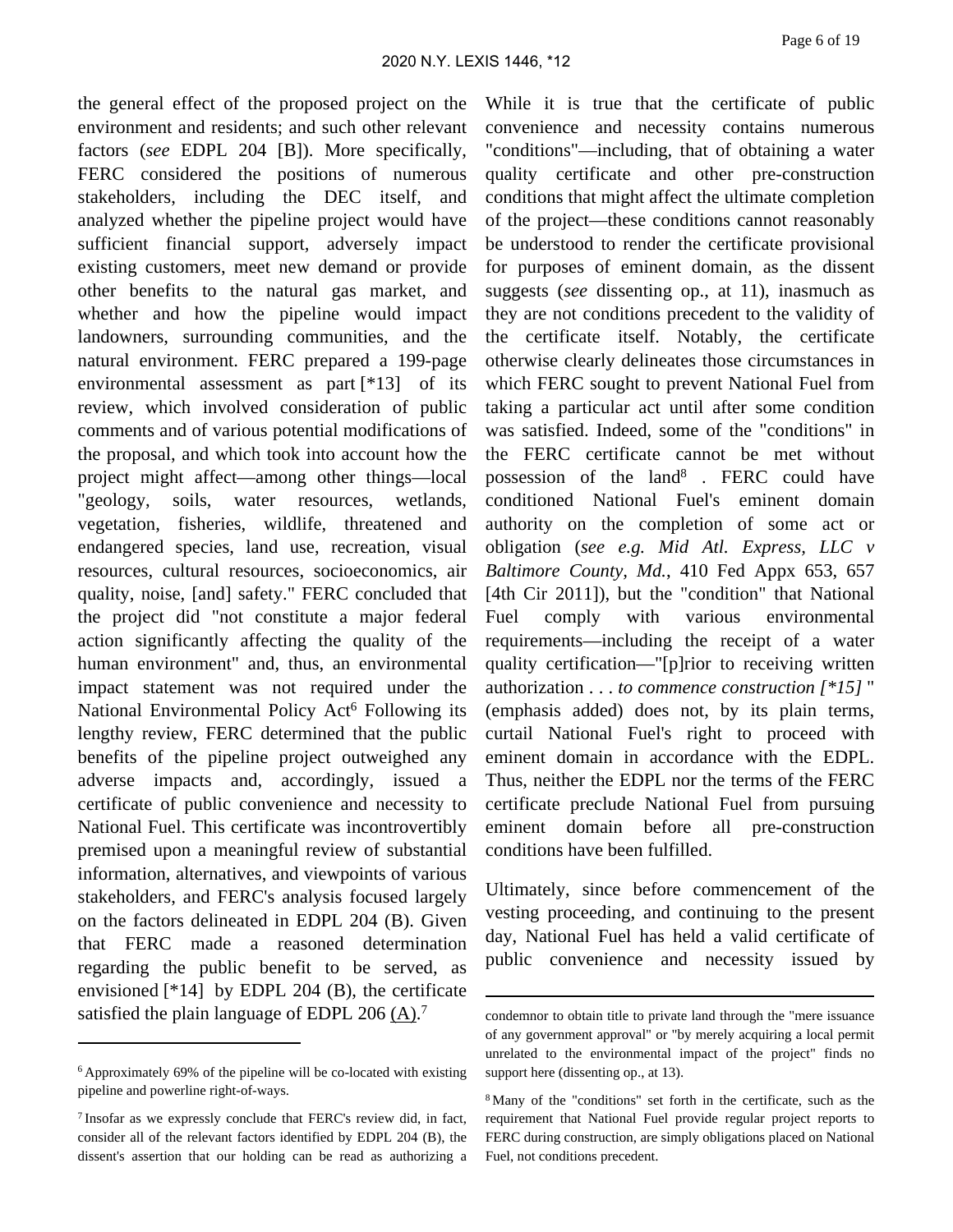FERC—after extensive review of the factors set forth in EDPL 204 (B)—that does not qualify or condition its exercise of eminent domain upon receipt of a water quality certification. Therefore, under the express terms of EDPL 206 (A), National Fuel qualified for statutory exemption from EDPL article 2 procedures.

To reach a contrary conclusion, the Appellate Division majority looked beyond the facial validity of the FERC certificate and analyzed National Fuel's compliance with the certificate's conditions. However, the language of EDPL 206 (A) neither requires nor authorizes any such analysis under these circumstances, and reasonably so. A requirement that courts undertake extensive scrutiny of an agency's public use review and findings—rather [\*16] than ascertaining, as the plain text of EDPL 206 (A) dictates, whether the agency appropriately considered the factors of EDPL 204 (B)— would completely negate the legislatively-intended benefits of EDPL 206 (A), including the avoidance of duplicative review, the reduction of costs associated with the development of public works, and efficient and timely resolution of condemnation claims (*cf*. EDPL 207 [B]). The objective of EDPL 206 (A) is not to ensure that a project has "final unconditional approval" or a "final green light" (dissenting op., at 4, 7) but, rather, to make certain that there has been sufficient review of the project's public purpose and approval thereof by a governmental agency. Thus, we are not persuaded that a limitation should be read into EDPL 206 (A) requiring courts to inquire—after a public use determination has been rendered by an agency—into the likelihood that a project will be completed based on any and all pending conditions or permit applications.

To be sure, the Appellate Division's concern that the power of eminent domain should be exercised only for viable projects is legitimate; both our state and federal constitutions permit the taking of property by eminent domain only for public use (*see* NY Constitution art I, § 7; US Constitution,

Fifth Amendment)<sup>9</sup> and any exercise of eminent [\*17] domain involves a careful balancing of the interests of property owners, the community, and the public use to be served (*see* EDPL 101). However, in enacting the statutory exemption set forth in EDPL 206 (A), the legislature recognized that eminent domain is, at its core, intended to advance public works and that, in connection with such public projects, government agencies may often render determinations of public use that typically need not be replicated. Where, as here, a state or federal agency has determined that a project serves a public use, duplicative and exacting review of that determination would contravene the statutory framework prioritizing efficient resolution of condemnation claims for the greater public good (*see* EDPL 206 [A]).

Moreover, the legislature was aware of the risk that property might be taken through the exercise of eminent domain for a public use that ultimately does not come to fruition, and it accounted for such a possibility in the EDPL. For example, if a condemnor abandons a project for which property was acquired by eminent domain, EDPL 406 provides that "the condemnor shall not dispose of the property or any portion thereof for private use within ten years of acquisition without first offering [\*18] the former fee owner of record . . . a right of first refusal to purchase the property at the amount of the fair market value" (EDPL 406 [a]; *see* Bill Jacket, L 1977, ch 839, Letter from Milton Albert [July 5, 1977]). Thus, the statutory framework provides a safeguard for property owners in the event of an abandoned public use project, reflecting legislative awareness that an affirmative public use determination under EDPL article 2 does not guarantee the success of such project.

In addition to reading language into EDPL 206 (A) that contradicts the statutory text, an affirmance here would require us to adopt the mistaken

<sup>9</sup>Respondent landowners raise no constitutional challenge to the proceedings below.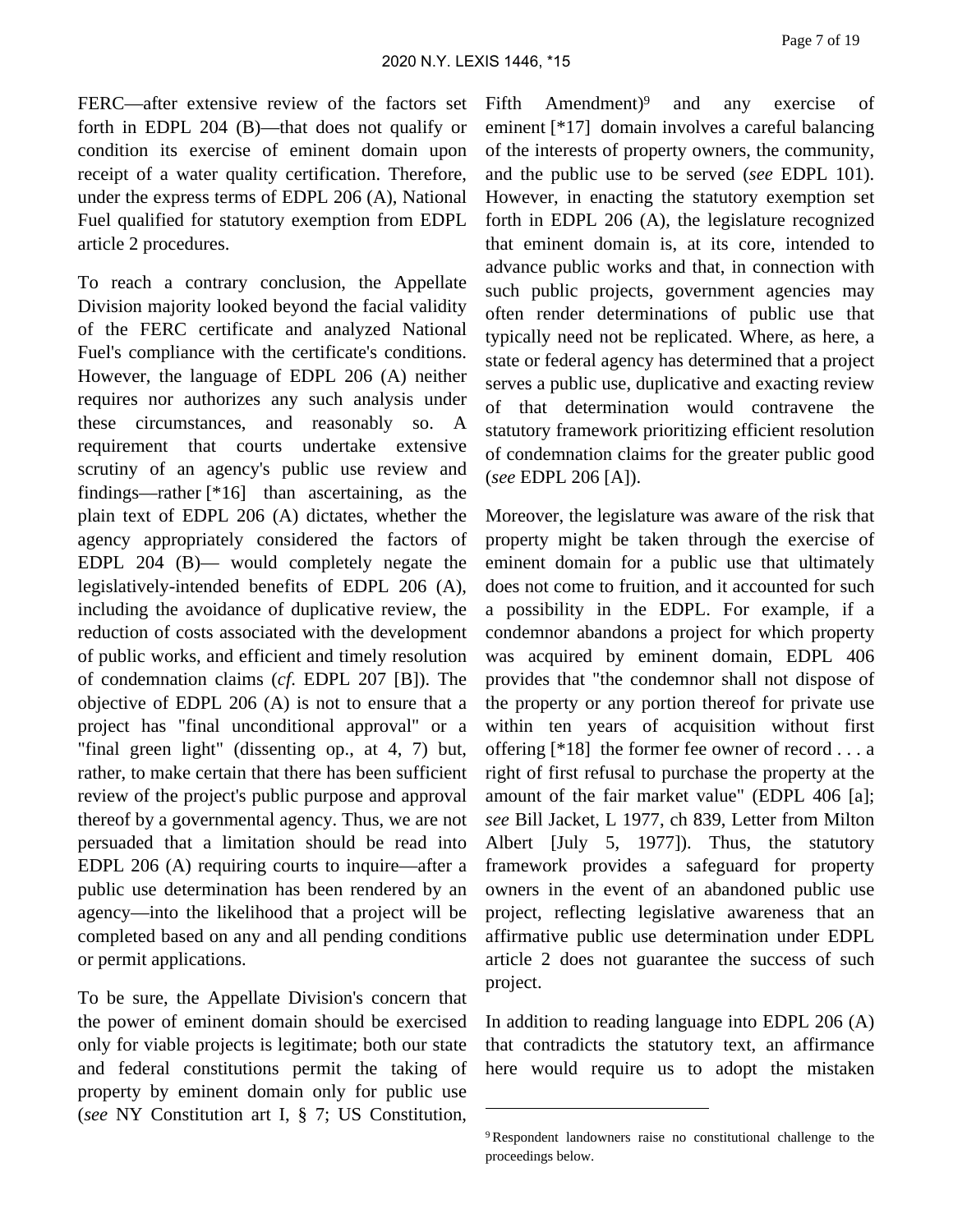proposition that DEC's denial of the water quality certification negated the FERC certificate of public convenience and necessity issued to National Fuel. As already noted, although FERC may place conditions on a certificate holder's exercise of the eminent domain power (*see e.g. Mid Atl. Express, LLC*, 410 Fed Appx at 657), this FERC certificate requires National Fuel to demonstrate compliance with federal permitting requirements, including the Clean Water Act, only prior to *construction (see e.g. Delaware Riverkeeper Network v Fed. Energy Regulatory Commn.*, 857 F3d 388, 398-399 [DC Cir 2017]; *Transcontinental Gas Pipe Line Co., LLC v Permanent Easement for 2.14 Acres*, 2017 WL 3624250, \*6, 2017 US Dist LEXIS 134851, \*19-\*20 [ED Pa Aug. 23, 2017], *affd* 907 F3d 725 [3d Cir 2018], cert denied \_ US \_, 139 S Ct 2639 [2019]; *Constitution Pipeline Co., [\*19] LLC v A Permanent Easement for 0.67 Acres & Temporary Easement for 0.68 Acres in Summit, Schoharie County, N.Y.*, 2015 WL 1638477, \*2, 2015 US Dist LEXIS 50548, \*7 [ND NY Feb. 21, 2015]). National Fuel's failure to satisfy this condition on construction of the pipeline prior to initiation of the vesting proceeding does not invalidate the certificate of public convenience and necessity for purposes of EDPL 206 (A) or nullify FERC's determination of public use embodied therein<sup>10</sup> A FERC order is final and effective as a matter of

federal law until it is stayed by FERC, itself, or an appropriate reviewing federal court (*see* 15 USC § 717r [c]; *Tennessee Gas Pipeline Co. v Massachusetts Bay Transp. Auth.*, 2 F Supp 2d 106, 109 [D Mass 1998]) and, generally, compliance with a FERC-issued certificate is, in the first instance, a question for FERC's determination. Under the circumstances presented here, where the certificate does not place a condition precedent on the holder's exercise of eminent domain, a collateral attack on the certificate or the condemnor's compliance therewith is not properly litigated in an EDPL proceeding (*cf. Gas Transmission Northwest, LLC v 15.83 Acres of Permanent Easement More or Less, located in Morrow County*, 126 F Supp 3d 1192, 1198 [D Or 2015]; *Millennium Pipeline Co., L.L.C. v Certain Permanent and Temporary Easements*, 777 F Supp 2d 475, 481 [WD NY 2011], *affd* 552 Fed Appx 37 [2d Cir 2014]). To conclude otherwise would be inconsistent with the carefully crafted EDPL framework.

Notably, this appeal illustrates the problems that would arise if courts were to begin determining independent of FERC and in the absence of a certificate that expressly places conditions on the right to proceed with eminent domain—when and which conditions of a FERC certificate of public convenience and necessity (or conditions imposed by other agencies on construction of public works that have received what is the equivalent of an affirmative determination of public benefit) must be satisfied prior to the commencement of an EDPL proceeding. Here, at every level of the state court proceedings, intervening FERC and federal court decisions have impacted the interplay between DEC's denial of the water quality certification and the FERC certificate. Further, it is impractical to litigate in an EDPL proceeding whether a particular condition will be satisfied within the requisite time for construction of the project pursuant to the FERC certificate. Although DEC denied National Fuel's application, it could have reconsidered if National Fuel had revised and resubmitted [\*21] its application, and DEC's denial was, in any event,

<sup>&</sup>lt;sup>10</sup>Federal courts addressing similar conditions in FERC certificates of public convenience and necessity, in connection with eminent domain proceedings commenced in federal court, have consistently held such conditions may not operate as a shield against the eminent domain power granted by the NGA (*see e.g. PennEast Pipeline Co., LLC v Permanent Easement of 0.06 Acres in Moore Twp., Northampton County, Pennsylvania*, 2019 WL 4447981, \*5, 2019 US Dist LEXIS 158149, \*18-\*20 [ED Pa Sept. 17, 2019]; *Sabal Trail Transmission, LLC v 7.72 Acres in Lee County, Alabama*, 2016 WL 3248666, \*4, 2016 US Dist LEXIS 77055, \*14 [MD Ala June 8, 2016]; *Gas Transmission [\*20] Northwest, LLC v 15.83 Acres of Permanent Easement More or Less, located in Morrow County*, 126 F Supp 3d 1192, 1198 [D Or 2015]; *Portland Nat. Gas Transmission Sys. v 4.83 Acres of Land*, 26 F Supp 2d 332, 335336 [DNH 1998]; *Tennessee Gas Pipeline Co. v 104 Acres of Land More or Less, in Providence County of State of R.I.*, 749 F Supp 427, 433 [DRI 1990]; *see also Millennium Pipeline Co., L.L.C. v Certain Permanent and Temporary Easements*, 777 F Supp 2d 475, 479 [WD NY 2011], *affd* 552 Fed Appx 37 [2d Cir 2014]).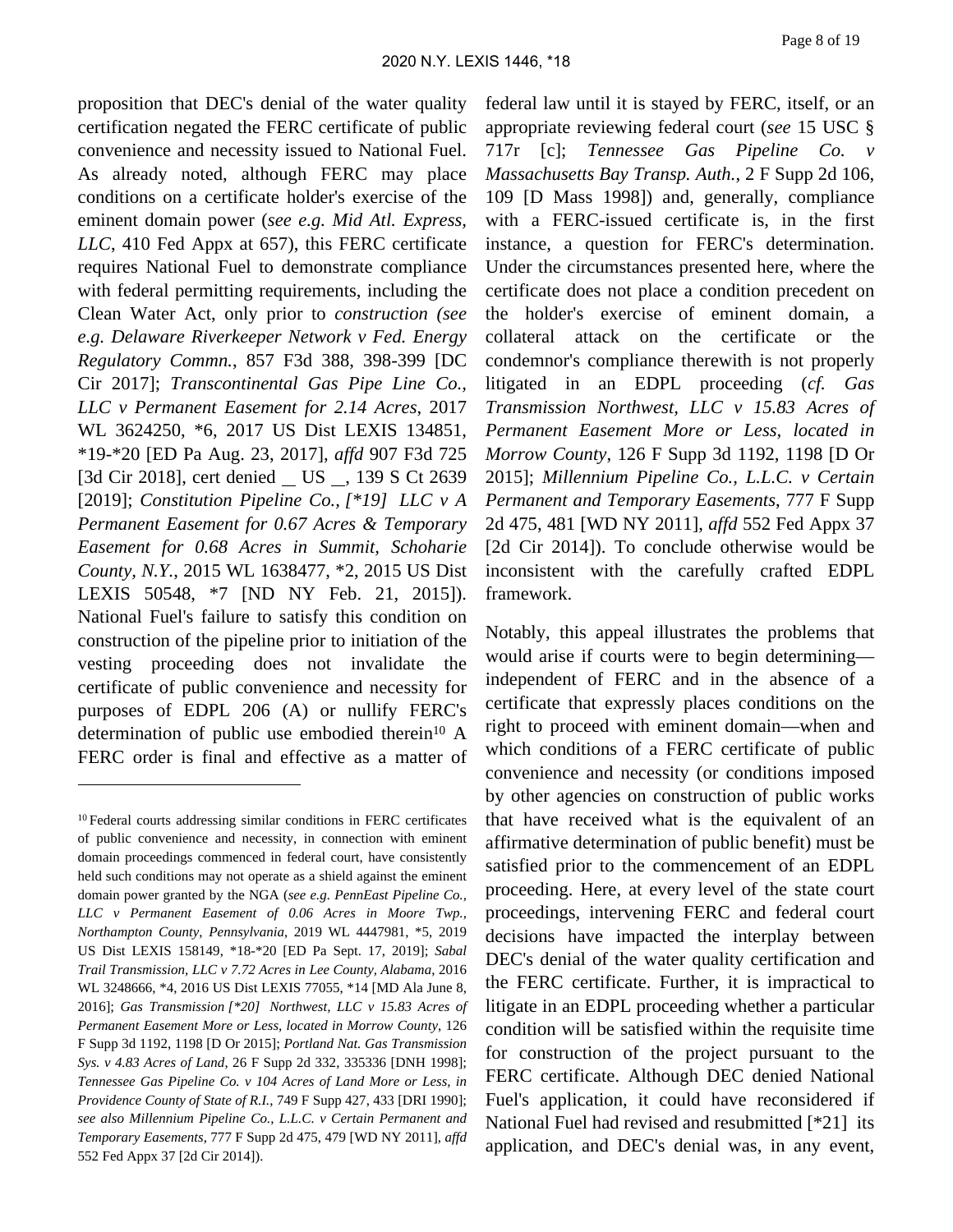subject to federal judicial review—which ultimately led to its vacatur by the Second Circuit Court of Appeals. Any conclusion that this FERC certificate was rendered invalid or ineffective, or that the pipeline project was effectively defeated, by the denial of the water quality certification would be entirely speculative, as the intervening federal proceedings have demonstrated.

Of course, as the Appellate Division observed, the federal reservation of the right of states to issue water quality certifications was intended to "continu[e] the authority of the State . . . to act to deny a permit and thereby prevent a Federal license or permit from issuing to a discharge source within such State" (*S.D. Warren Co. v Maine Bd. of Envtl. Protection*, 547 US 370, 380 [2006] [internal quotation marks and citation omitted]). Here, however, while DEC retained authority to grant or deny National Fuel's application for a water quality certification (unless deemed waived), such authority did not extend either to invalidating a previously issued FERC certificate of public convenience and necessity where FERC placed no such conditions on the certificate's effectiveness or to blocking eminent domain that might otherwise [\*22] properly proceed under the certificate and the EDPL. It remains within FERC's purview to determine the effect of the DEC's denial on National Fuel's certificate of public convenience and necessity, and to stay or revoke the certificate if it deems it appropriate to do so.

### IV.

In sum, where, as here, a gas company holds a valid certificate of public convenience or necessity from FERC for the proposed construction of a pipeline and that certificate places no relevant conditions on the eminent domain power and has not been stayed or revoked by FERC or a federal court properly reviewing its issuance, compliance with article 2 is excused under EDPL 206 (A). In light of our conclusion, we have no occasion to address whether the Appellate Division erred by declining to take judicial notice of the FERC waiver determination, and we do not reach that issue.

Respondent landowners' remaining arguments lack merit. Accordingly, the order of the Appellate Division should be reversed, with costs, and the order of Supreme Court reinstated.

## **Dissent by:** RIVERA

### **Dissent**

### RIVERA, J. (dissenting):

Petitioner National Fuel Gas Supply Corp. wants to build a transborder gas pipeline across dozens of creeks and streams in Western New York, and to [\*23] that end it sought easements on land owned by respondents Joseph A. and Theresa F. Schueckler. The Schuecklers refused to voluntarily sell their possessory use or full ownership rights to the Corporation. That might have been the end of the story, because if an owner refuses an offer to purchase, the prospective buyer is generally left out in the cold (*see Loretto v Teleprompter Manhattan CATV Corp.*, 458 US 419, 435 [1982] ["The power to exclude has traditionally been considered one of the most treasured strands in an owner's bundle of property rights"]; J.E. Penner, *The "Bundle of Rights" Picture of Property*, 43 UCLA L Rev 711, 746-750 [1996]; Katrina M. Wyman, *In Defense of the Fee Simple*, 93 Notre Dame L Rev 1, 11 [2017]). Not so here.

After the Schuecklers refused to sell part of their homestead land, the Corporation commenced a proceeding to vest title in itself, invoking New York's eminent domain power to condemn private property for public use. However, because New York had not completed its water quality certification assessment for the pipeline project, as required by the federal Clean Water Act (*see* 33 USC § 1341 [a] [1]), amongst other outstanding environmental impact reviews, the Corporation failed to provide complete information regarding "the general effects of the proposed project on the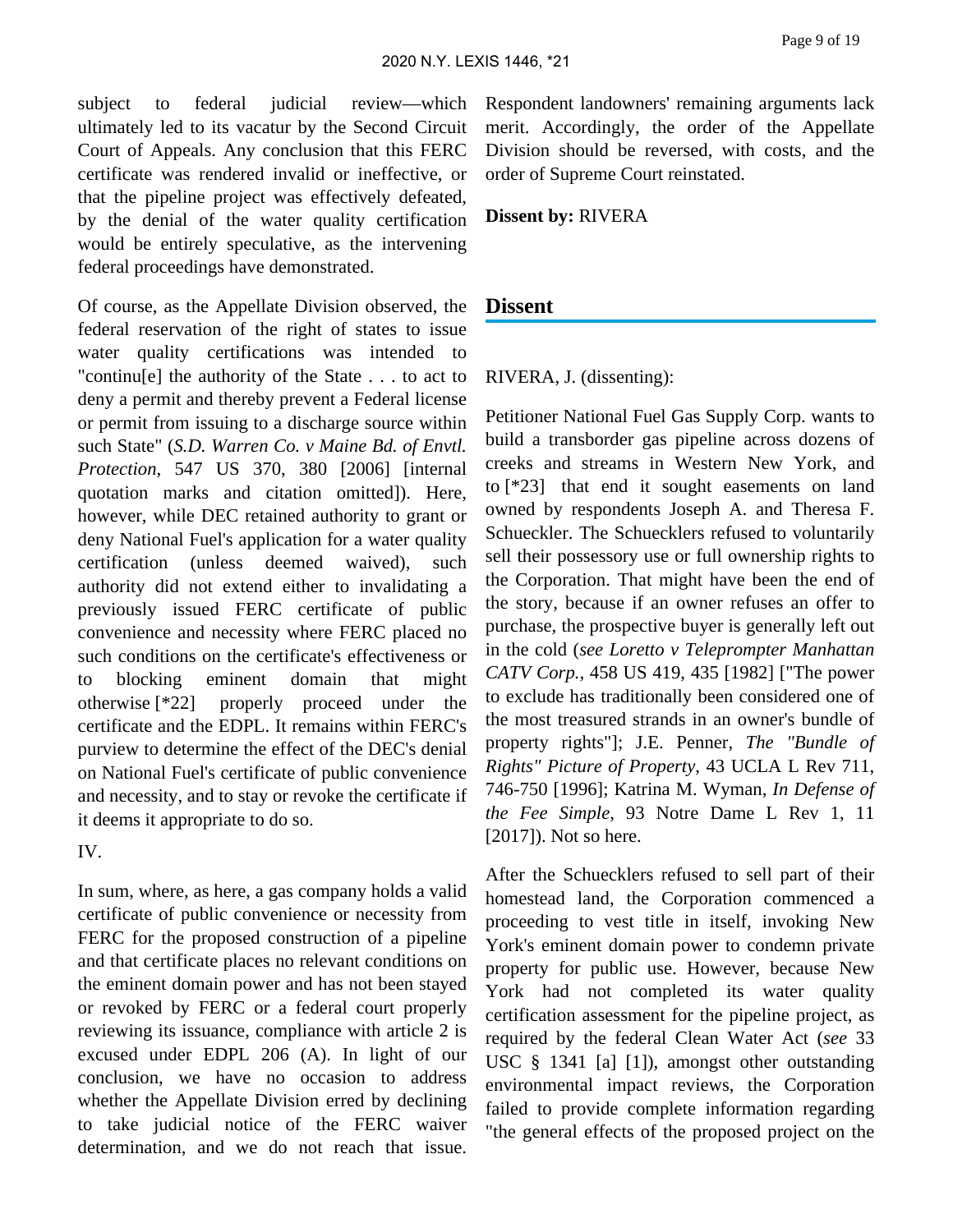environment and residents of the [\*24] locality" as required by New York's Eminent Domain Procedure Law (EDPL 204 [B] [3]). Therefore, the Appellate Division properly held that the proceeding to vest title was premature.

In concluding that the Corporation may rely on a Federal Energy Regulatory Commission certificate to satisfy its burden under the EDPL, even though the certificate expressly conditions the project on completion of additional federal and state mandatory assessments with the potential to stop the project, the majority measures the certificate by its title, the equivalent of "judging a book by its cover." Metaphorically, and as a matter of law, no good can come from this. Indeed, the majority misinterprets the federal regulatory process and the EDPL condemnation framework, and in so doing sanctions the condemnation of private property for development projects that may never gain final approval. I do not see how the public benefits from the premature taking of private land, and therefore I dissent.

I.

### The Parties and the Proposed Gas Pipeline Project

The Schuecklers, a married couple, resided upon and owned as tenants by the entirety two hundred acres of forested property in Alleghany County in Western New York State. National [\*25] Fuel Gas Supply Corporation ("the Corporation") is a large fossil fuel company, and a subsidiary of the publicly traded National Fuel Gas Company. It intends to build a pipeline (called "Northern Access") stretching across ninety-nine miles of Pennsylvania and New York. The pipeline's capacity is intended to be used by Seneca Resources, an affiliate of the Corporation, to transport natural gas, largely to Canada. Construction will entail clear-cutting a seventyfive-foot-wide swath along the length of the proposed pipeline, including a stretch across the middle of the Schueckler forested property.

In accordance with the requirements of the National

Gas Act (NGA), the Corporation applied for and obtained a Federal Energy Regulatory Commission (FERC) certificate of public convenience and necessity for the project (*see* 15 USC 717f [C]; 18 CFR § 157.1 *et seq.*). The Corporation then sought to purchase easements on the Schuecklers' land. They refused the offer, and so the battle to keep their property from the Corporation began.

II.

The FERC Certificate and Acquisition of Private Property under New York's Eminent Domain Law

To justify the exercise of the state's power of eminent domain for an ostensibly private commercial enterprise, [\*26] the Corporation relied on the FERC certificate. The majority concludes that this certificate is sufficient under the EDPL to support vesting title in the Corporation to the Schueckler land. The majority's analysis is flawed in at least two respects. First, it assumes that this certificate grants final unconditional approval of a static project. In fact, the certificate recognizes that the project is subject to additional evaluation under the Clean Water Act, which grants New York the right to halt the project if it denies the Corporation a water quality certification (WQC) based on the state's preconstruction environmental review. Second, the majority analysis turns on a misreading of the EDPL as prohibiting judicial consideration of the underlying terms of this FERC certificate to determine whether FERC granted approval after considering the factors set forth in EDPL 204 (B). That limitation on the court's review power is in contravention of the legislative purpose, the exclusive eminent domain condemnation procedure, and the condemnor's statutorily-fixed pre-acquisition burden, all of which make clear that a court must confirm that the applicable statutory factors have been considered and addressed. [\*27]

FERC Certificate of Public Convenience and **Necessity** 

The majority accurately summarizes the NGA and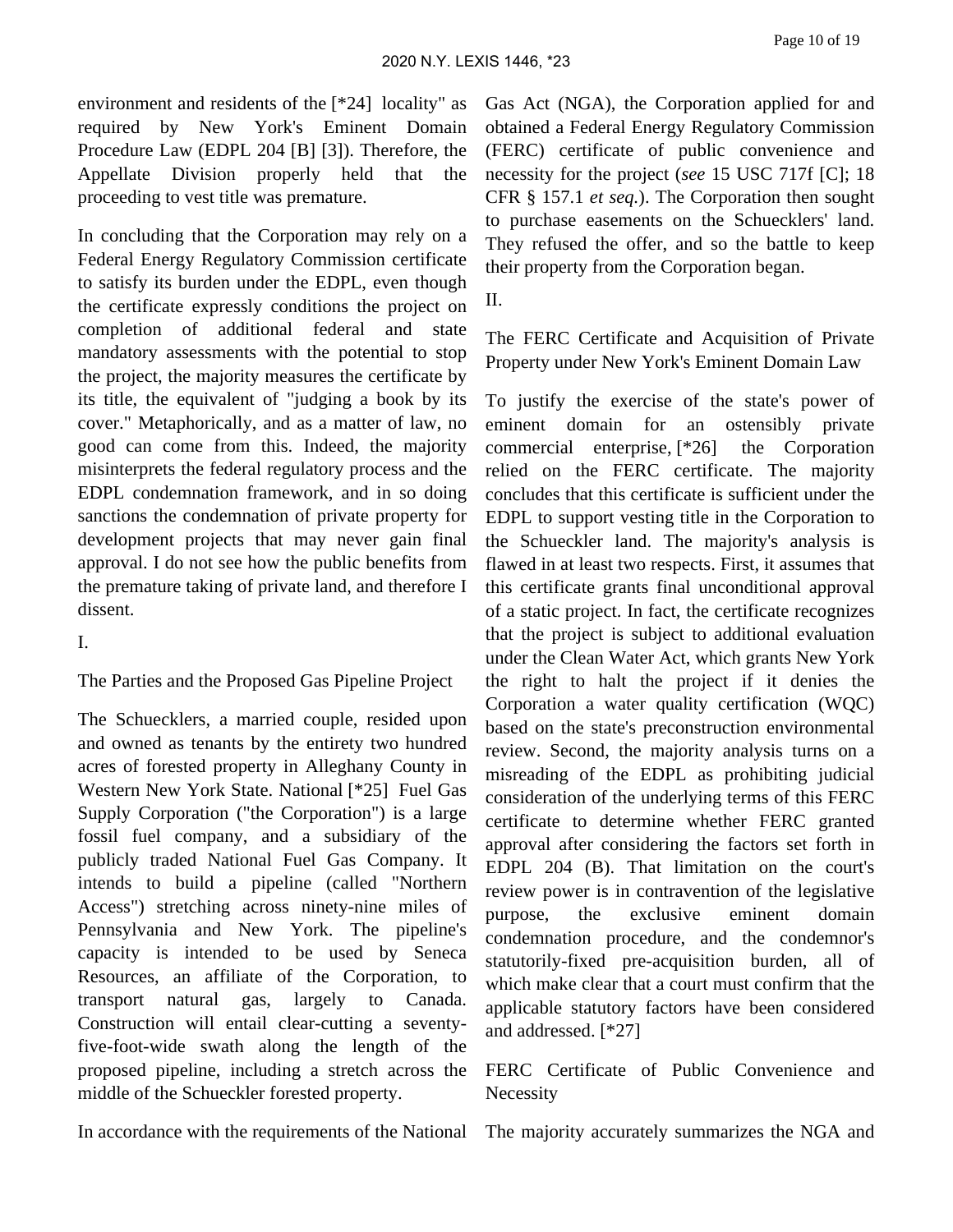FERC's statutory authority to review gas pipeline applications, but fails to account for the fact that issuance of this FERC certificate of public convenience and necessity is provisional and part of a dynamic process. Indeed, the FERC certificate at issue here has gone through numerous and varied pre-and post-filing design changes. As the certificate recounts, the project details were subject to negotiation, amendment, clarification, and modifications, all in response to FERC and the concerns of stakeholders. At the end of this stage of the process, FERC issued a provisional certificate, which approved the Corporation's application for its proposed pipeline project, subject to "environmental and other conditions," some of which involve preconstruction assessments which, if unfavorable to the Corporation, may prevent completion of the project.

In part, the changes to the early pipeline design reflect that this is a controversial project that has garnered substantial opposition. According to the certificate, the pipeline was opposed by numerous groups and stakeholders, who "question[ed] [\*28] the need for the [pipeline] because much of the project's . . . service will be used to transport gas to Canada," such that it would "only . . . benefit [the Corporation's affiliates'] shareholders," and argued "that the project imposes burdens on the U.S. public without providing proportional benefits to U.S. consumers."<sup>11</sup>

Stakeholders also criticized FERC's handling of the project application, including, with particular relevance to this appeal, FERC's decision to forego preparation of an Environmental Impact Statement, relying instead on its staff's environmental assessment. An "environmental impact statement" is "a detailed statement describing the environmental impact of the proposed action"; under the National Environmental Policy Act of

1969, an agency is required to create such a statement "upon proposing a major federal action' that will significantly affect the quality of the human environment'" (*Pogliani v U.S. Army Corps of Engineers*, 306 F3d 1235, 1237 [2d Cir 2002], quoting 42 USC  $\S$  4332 [2] [C]). In contrast, an "environmental assessment" is "a concise public document . . . that serves to," among other things, "[b]riefly provide sufficient evidence and analysis for determining whether to prepare an environmental impact statement or a finding of no significant impact," [\*29] and to "[f]acilitate preparation of a statement when one is necessary" (40 CFR § 1508.9). Various stakeholders challenged FERC's decision as legally incorrect and criticized the environmental assessment as based on incomplete information.

Despite the objections to the project, FERC issued the certificate to the Corporation, subject to conditions. Specifically, the Corporation must "file with the Secretary documentation that it has received all applicable authorizations required under federal law (or evidence of waiver thereof)." FERC has no discretion to supplant the federal statutory approvals independent of the FERC certification process because FERC "must ensure that the project complies with the requirements of all relevant federal laws, including . . . the Clean Water Act" (*Islander E. Pipeline Co., LLC v Connecticut Dept. of Envtl. Prot.*, 482 F3d 79, 84 [2d Cir 2006]). In turn, the Clean Water Act provides that

"[a]ny applicant for a Federal license or permit to conduct any activity including, but not limited to, the construction or operation of facilities, which may result in any discharge into the navigable waters, shall provide the licensing or permitting agency a certification from the State in which the discharge originates or will originate . . . that any such discharge will comply [\*30] with the applicable provisions of sections 1311, 1312, 1313, 1316, and 1317 of this title. . . . If the State, interstate agency, or Administrator, as the case may be, fails or refuses to act on a request for

<sup>&</sup>lt;sup>11</sup>The numerous stakeholders who commented upon the proposed project during FERC proceedings included the Allegheny Defense Project; the Town of Pendleton, New York; the Pennsylvania Alliance for Clean Water and Air; and New York State's Department of Environmental Conservation, as well as numerous individuals.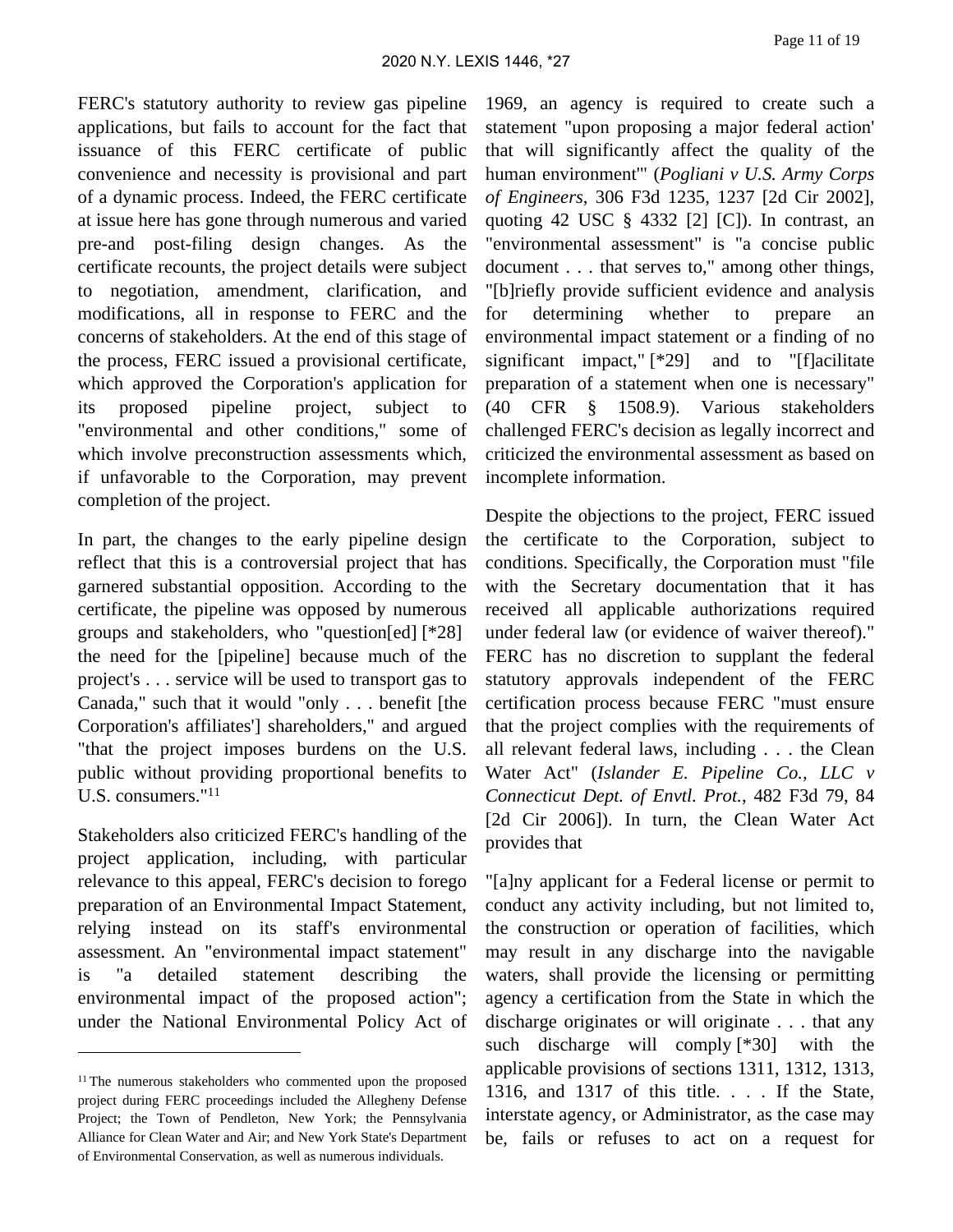certification, within a reasonable period of time (which shall not exceed one year) after receipt of such request, the certification requirements of this subsection shall be waived with respect to such Federal application. *No license or permit shall be granted until the certification required by this section has been obtained or has been waived as provided in the preceding sentence. No license or permit shall be granted if certification has been denied by the State, interstate agency, or the Administrator, as the case may be*" (33 USC § 1341 [a] [1] [emphasis added]).

As is evident from the express language of the Clean Water Act, Congress granted to the states project-ending authority. FERC's certificate cannot displace federal law and New York State's rights of assessment thereunder.

As the above discussion establishes, the FERC certificate issued to the Corporation here is not the culmination of a completed approval process but rather a step in a multi-level review which requires additional approvals in accordance with [\*31] federal and state laws. This FERC certificate allows the Corporation to seek the required approvals, but it does not give a final green light to the proposed project. Indeed, as the Corporation concedes, it may negotiate and reconfigure the details of the project to acquire the necessary outstanding administrative approvals. That FERC is the "lead agency" but does not complete the actual environmental reviews (*see* Majority Op at 3 n 1) confirms that without the additional mandatory assessments or legally effective waivers, the project cannot be realized.

### EDPL Article Two Requirements

Individual property rights are a central organizing principle of our legal system, which assiduously protects owners against unwanted interference with their rights of enjoyment and use (*see Lynch v Household Fin. Corp.*, 405 US 538, 552 [1972] ["That rights in property are basic civil rights has long been recognized"]; *see e.g.* RPAPL § 601 [plaintiff in action for recovery of real property may also obtain damages]; *People v Kane*, 131 NY

111 [1892] [holding that right to exclusive possession may be defended against trespass by acts constituting destruction of property or even assault and battery]; *see also* O. Lee Reed, *What Is "Property"*?, 41 Am Bus L J 459, 473-475 [2004]). Nevertheless, if FERC issues a certificate, the NGA allows a gas company to [\*32] rely on eminent domain to obtain property necessary for completion of a pipeline project (15 USC § 717f [h]). Under settled legal principles, regardless of the forum, exercise of the power of eminent domain is justified so long as the project is for a public use, as determined through consideration of the project's benefits to the public and the potential impacts on the environment (*see* EDPL 101, 204; *Brody v Vill. Of Port Chester*, 434 F3d 121, 127, 135 [2d Cir 2005]).<sup>12</sup>

In New York, the EDPL provides the exclusive procedure for acquisition of private property for public use by means of the state's eminent domain power and requires the condemnor to demonstrate that the project's benefit to the community-at-large outweighs the landowner's interests. Specifically, and in accordance with the statutory purpose, a condemnor must satisfy a rigorous review process intended to "give due regard to the need to acquire property for public use as well as the legitimate interests of private property owners, local communities and the quality of the environment, and to that end to promote and facilitate recognition and careful consideration of those interests" (EDPL 101).

As set forth in EDPL article two, a condemnor must hold hearings and make findings that include, but are not limited to,

"(1) the public  $[$ \*33] use, benefit or purpose to be served by the proposed public project; (2) the

<sup>&</sup>lt;sup>12</sup> The majority states that "eminent domain is, at its core, intended to advance public works" (majority op at 15). No doubt. As such, we must be careful when faced with a condemnation in service of a commercial enterprise with purported public benefits. For this reason, as explained herein, the EDPL provides a mechanism for our courts to ensure that private property is acquired for a properly approved purpose.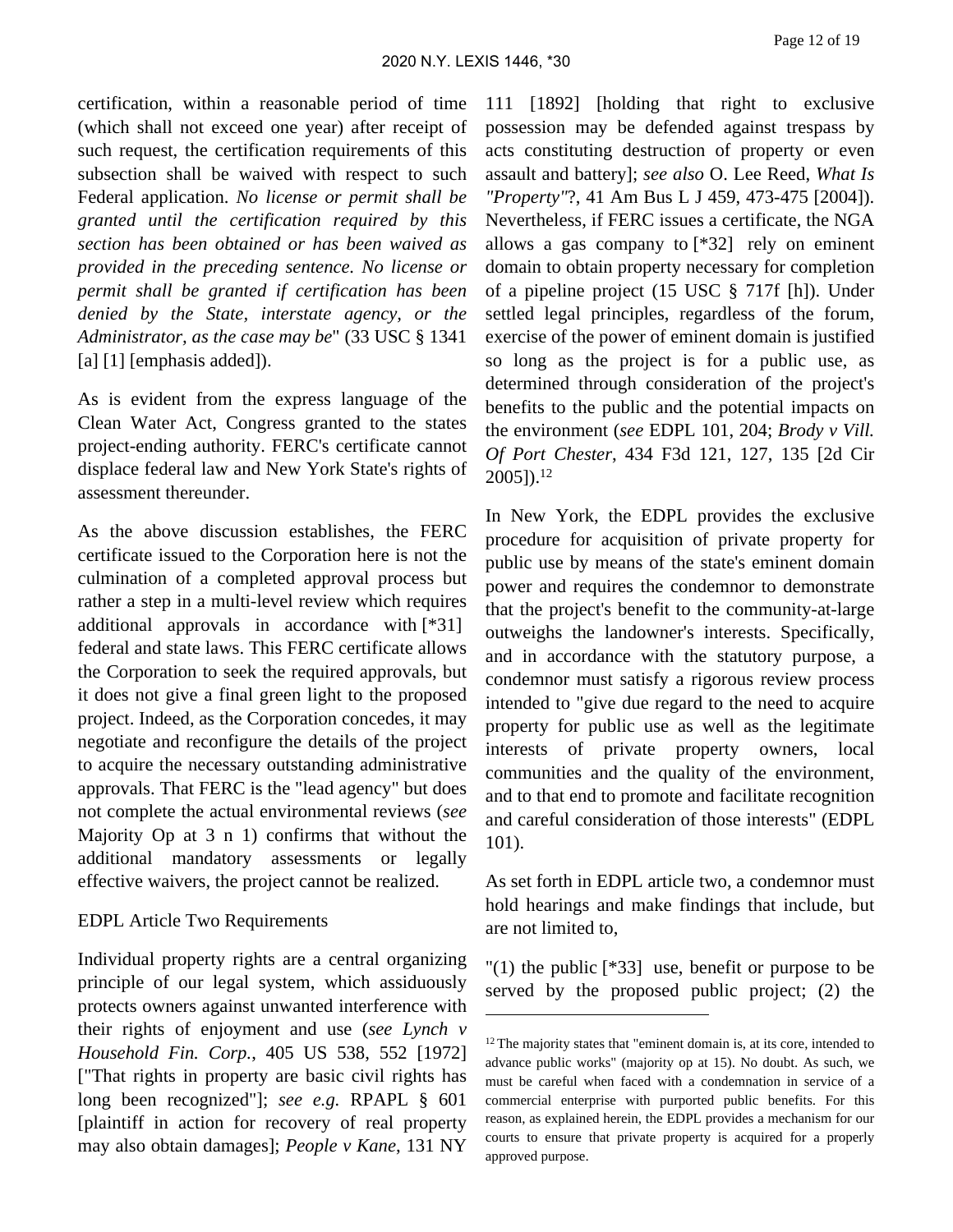approximate location for the proposed public project and the reasons for the selection of that location; (3) the general effect of the proposed project on the environment and residents of the locality; [and] (4) such other factors as it considers relevant" (EDPL 204 [b]).

A party affected by the findings may challenge them by filing a petition in the Appellate Division "in the judicial department embracing the county wherein the proposed facility is located" (EDPL 207 [A]). The Appellate Division is empowered to review the merits of the "public use, benefit or purpose" findings made by the condemnor, as well as the condemnor's statutory authority and procedural compliance, and the constitutionality of the proceedings (EDPL 207 [C]).

Under section 206, a condemnor may avoid the section 204 hearing and findings requirement if, inter alia, it has completed a government approval process that requires it to "submit[] factors similar to those enumerated in" EDPL 204 (B) (EDPL 206 [A]). Section 206 (A) specifically provides that

"[t]he condemnor shall be exempt from the hearing and findings requirement of EDPL 204 when, . . . pursuant to other state, federal, or local law or regulation it considers and submits factors [\*34] similar to those enumerated in [EDPL 204 (B)], to a state, federal or local governmental agency, board or commission before proceeding with the acquisition and obtains a license, a permit, a certificate of public convenience or necessity or other similar approval from such agency, board, or commission.

Thus, the EDPL conditions avoidance of the hearings and findings requirement on the condemnor's acquisition of, among other things, a "certificate"—not, as the majority's conclusion allows, what practically and effectively is a *conditional certificate*.

Essentially, the EDPL permits an alternative process comparable to that set forth in section 204—one that serves the statutory purpose to

scrutinize the project to determine whether it justifies the condemnor's acquisition of private property through eminent domain. The framework eliminates the cost and burden associated with section 204 hearings when the condemnor has completed a government assessment that provides for similar quantitative and qualitative levels of project review. As a result, a certificate or other permit may or may not satisfy EDPL 206 (A), depending upon whether the agency's review process provides an adequate substitute for the consideration of the EDPL 204 (B) factors through  $[$ \*35] the normal process.<sup>13</sup>

The Corporation's reliance on the FERC certificate to satisfy section 206 is misplaced because, as discussed above, FERC is not authorized to conduct the entire range of environmental impact review required for the project. Congress through the Clean Water Act leaves to New York State part of this task (*see* 33 USC § 1341 [a] [1]). Because Congress has specifically given New York State authority over major parts of the environmental review applicable to projects like this one, FERC had no authority to displace that process by issuance of the certificate here, nor did it purport to do so in this case<sup>14</sup> Since the Corporation filed its vesting proceeding when its application for a water quality certification was still pending before New York State's Department of Environmental Conservation (DEC), the FERC certificate, although valid for its federal purpose, could not be used to satisfy the Corporation's burden as condemnor under the EDPL.

<sup>&</sup>lt;sup>13</sup> Thus, the majority's conclusion that the certificate is valid is beside the point. The question before the Court is whether the certificate complies with the EDPL. For the reasons discussed infra, the certificate falls short because FERC's approval of the Corporation's pipeline project is conditioned on the exercise or waiver of New York State's rights under the Clean Water Act. Compliance with the Clean Water Act is not a precondition to the certificate's validity, but it is a limiting condition on the project's completion. It also means that FERC's environmental assessment is incomplete for purposes of the EDPL until New York State acts.

<sup>&</sup>lt;sup>14</sup>The FERC certificate acknowledges that its environmental assessment process "is not intended to replace the Clean Water Act air permitting process."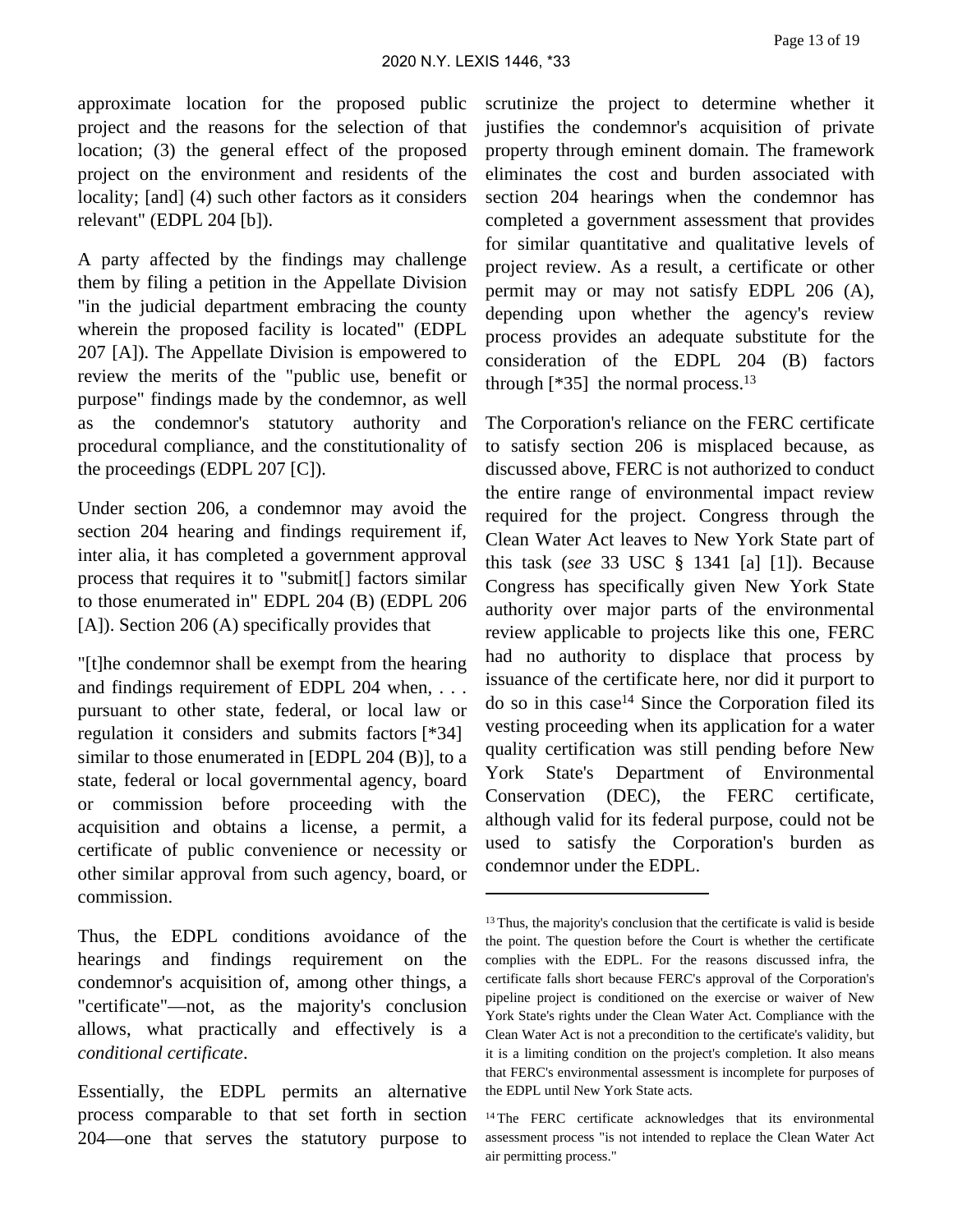To be sure, not every matter left for future resolution renders a government approval invalid for section 206 purposes. For example, postconstruction conditions may be irrelevant to whether the public's beneficial use is sufficiently compelling to overcome the private interests, [\*36] or preconstruction conditions may not effect project feasibility or be of the type that would affect a determination regarding factors similar to those listed in section 204. However, where, as here, the FERC certificate is conditioned on New York State's federally mandated independent environmental assessment, and that condition is outstanding at time of filing, the FERC certificate does not satisfy section 206. It bears stating the obvious that, because the condition attends to pollutant discharge into New York's waters, it falls squarely within the interests identified in the EDPL's statement of purpose and section 204, both of which reference the quality of the environment as a matter that must be considered and addressed by the condemnor. Further, the Clean Water Act assessment conducted by DEC is not a trivial matter or one that has marginal effect on a project. Instead, as the Corporation tacitly concedes, the project cannot move forward without a WQC or a valid waiver of the WQC process.

The majority's conclusion that the section 206 alternative process strips the court of its authority to consider whether the condemnor has satisfied the requirements of article two—or, in the words of the majority, it "neither requires [\*37] nor authorizes . . . courts to inquire . . . into the likelihood that a project will be completed based on . . . pending conditions or permit applications" (Majority Op at 14-15)—ignores the simple fact that the relevant part of section 206 renders compliance with 204 unnecessary only if the condemnor "considers and submits factors similar to those enumerated in" section 204 (EDPL 206 [A])<sup>15</sup>. Thus, a condemnor may only avoid its burden to hold hearings and make findings in accordance with section 204 through this exception if a government entity does the same job *and*, based on that process, it issues an appropriate documentation of approval. When the Corporation filed its vesting action, the DEC had not completed its assessment and no WQC had been granted or denied. An example makes the point even more clearly. Suppose the Corporation sought to justify acquisition of title by satisfying section 204. It would have to hold hearings and make findings about the environmental impact of its project, including matters DEC must consider in assessing a request for a WQC. The Corporation could not satisfy section 204 unless it considered and addressed those matters in its findings in support of condemnation. In the same vein, the Corporation cannot rely on the FERC certificate that [\*38] has, by law, deferred to New York State's Clean Water Act assessment.

Rather than limit the holding on this appeal to the narrow question before us—namely whether this specific FERC certificate, issued for this unique gas pipeline project, satisfies the EDPL—the majority unnecessarily and without legal support cabins the power of judicial review to reach the sweeping conclusion that any government document, regardless of content, restrictions and limited scope of approval, absolves the condemnor of the requirements of section 204. If the mere issuance of any government approval document is sufficient on its face to meet the statutory demands of article two, the Corporation could acquire title to the Schueckler land by merely acquiring a local permit unrelated to the environmental impact of the project. That would conflict with the legislature's intent that environmental matters be given due consideration before private property may be acquired for public use (*see* EDPL 101). Indeed, while the certificate may be a valid exercise of FERC's administrative authority, that authority is subordinate to the demands of the Clean Water Act, which requires an additional state-based review of a factor specifically [\*39] identified in the EDPL.

<sup>&</sup>lt;sup>15</sup> For the same reason, and contrary to the majority's assertion, EDPL 206 (A) does not require an agency determination "equivalent [to] an affirmative determination of public benefit" (majority op at 18). It requires that the agency documentation relied upon by the condemnor establish that the EDPL factors were considered.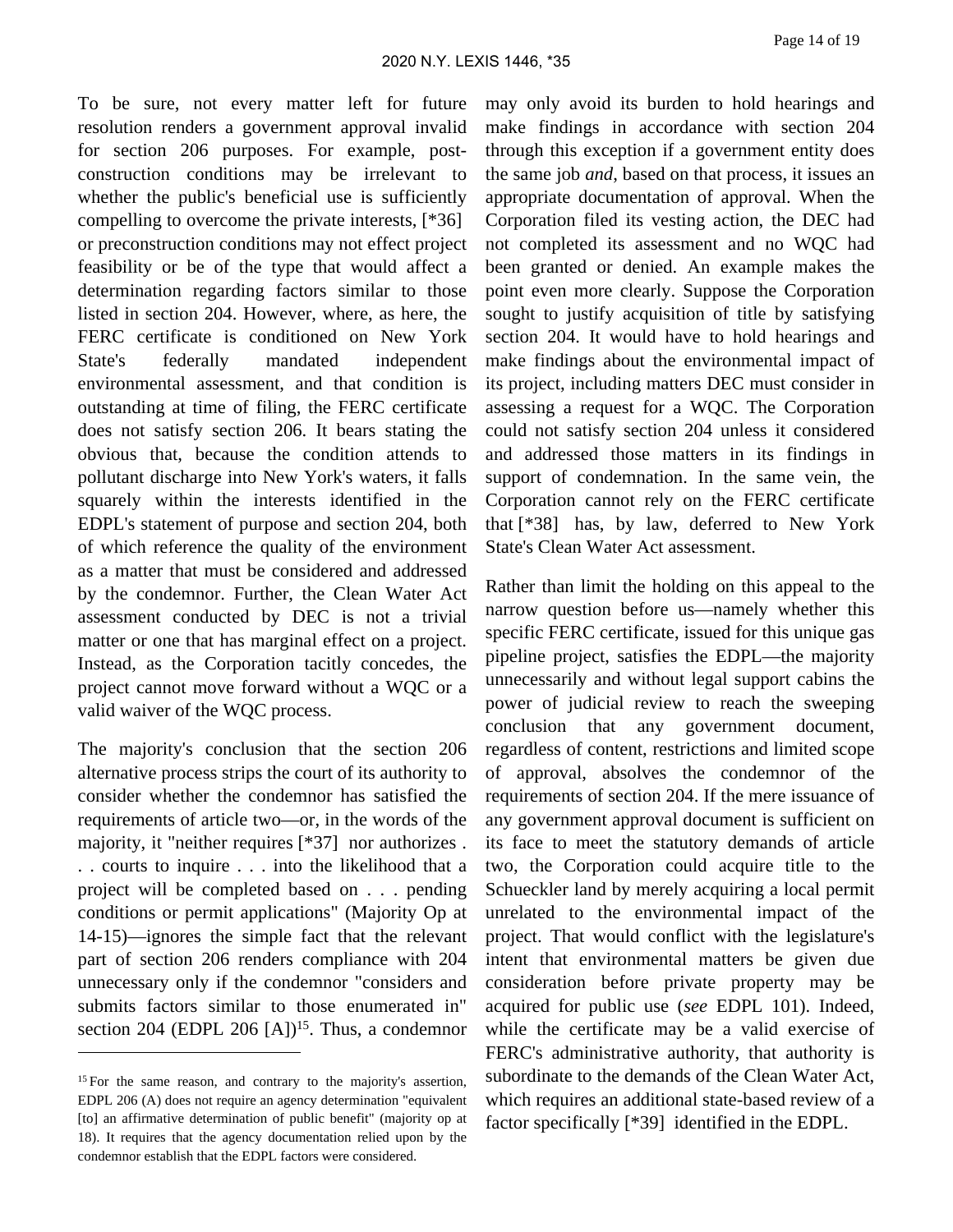The majority disputes my characterization of the effect of its approach, but does so by doing exactly what it repudiates, namely, inquiring into FERC's review of the Corporation's submissions to determine whether FERC adequately considered the EDPL 206 (B) factors (majority op at 11-13  $\&$  n 7). The majority inexplicably criticizes the Appellate Division majority for conducting the very analysis conducted in the ruling here, leaving lower courts to wonder whether to do as the Court of Appeals says or as it does (*see id.* at 14). In any event, the majority's discussion of FERC's consideration of the facts elides the operative reality in this case: Congress has explicitly assigned the job of considering the project's environmental impacts in part to New York State, and neither this Court nor FERC can override that federal legislative authorization.

Aside from the fact that the majority's reading undermines the purpose of the EDPL by allowing for involuntary transfer of title without complete vetting of the issues that underlie the public use analysis, the majority ignores the plain language of section 206, and in so doing violates canons of construction that we must give meaning to all the words [\*40] chosen by the legislature and interpret a statute to achieve its legislative goals (*see Golden v Koch*, 49 NY2d 690, 694 [1980] [stating that under "traditionally accepted standards of statutory construction," courts must "read [a statute] as a whole" and consider "each word"]; McKinney's Cons Laws of NY, Book 1, Statutes §§ 97, 98). If, as the majority concludes, courts have no judicial role other than to confirm the existence of a government document approving something anything—then the legislature would have no reason to include the circumscribing language that the nonexhaustive list of section 204(b) factors must be "consider[ed] and submit[ted]," leading to the government entity's approval (EDPL 206 [A]). Reading that language out of section 206 is not only impermissible, it also renders this provision ineffective and weakens the protections against condemnations for proposed projects that fail to adequately address the statutory factors. But the

EDPL protects property owners and the community, not condemnors, who must make a showing that upon consideration of the private and public interests there exists a public use justifying acquisition of private property. Put another way, the majority approach fails to give due regard to the property owner and local community [\*41] concerns as well as the project's impact on the environment—in direct contravention of the statutory purpose "to promote and facilitate recognition and careful consideration of those interests" (EDPL 101).

The majority's analysis, taken to its logical end, would mean that the Corporation—or any party who obtains a document that, no matter its contents or conclusions, is denominated "certificate" from a single agency for a private commercial enterprise could condemn private property and vest title in itself, even without all the necessary government approvals and even if the project is subsequently disapproved and never completed. The "book to be judged by its cover" in these situations, according to the majority, is the government administrative document titled a certificate. That harsh, unprecedented, and unfair result falls most heavily on a private owner with limited means, who simply wants to maintain and enjoy their land free of corporate environmental degradation.

To support its unsupportable conclusion, the majority emphasizes that in issuing the certificate, FERC did not place restrictions upon the Corporation's ability to exercise eminent domain under the NGA. That is true, and as a [\*42] result, the Corporation became the unusual type of private entity which could use New York's eminent domain procedures to seize privately owned land<sup>16</sup> This

<sup>16</sup>Contrary to the majority's view, my analysis does not question the validity of FERC's certificate. In describing the background and challenges to the Corporation's pipeline project, I do not consider, as the majority does (*see* majority op at 11-12), whether FERC's decision is reasonable; that determination is beyond this Court's authority. Nor do I assume the majority favors the premature taking of private property merely because the majority extols the scope of FERC's review (*see id.*). Our respective focus is on proper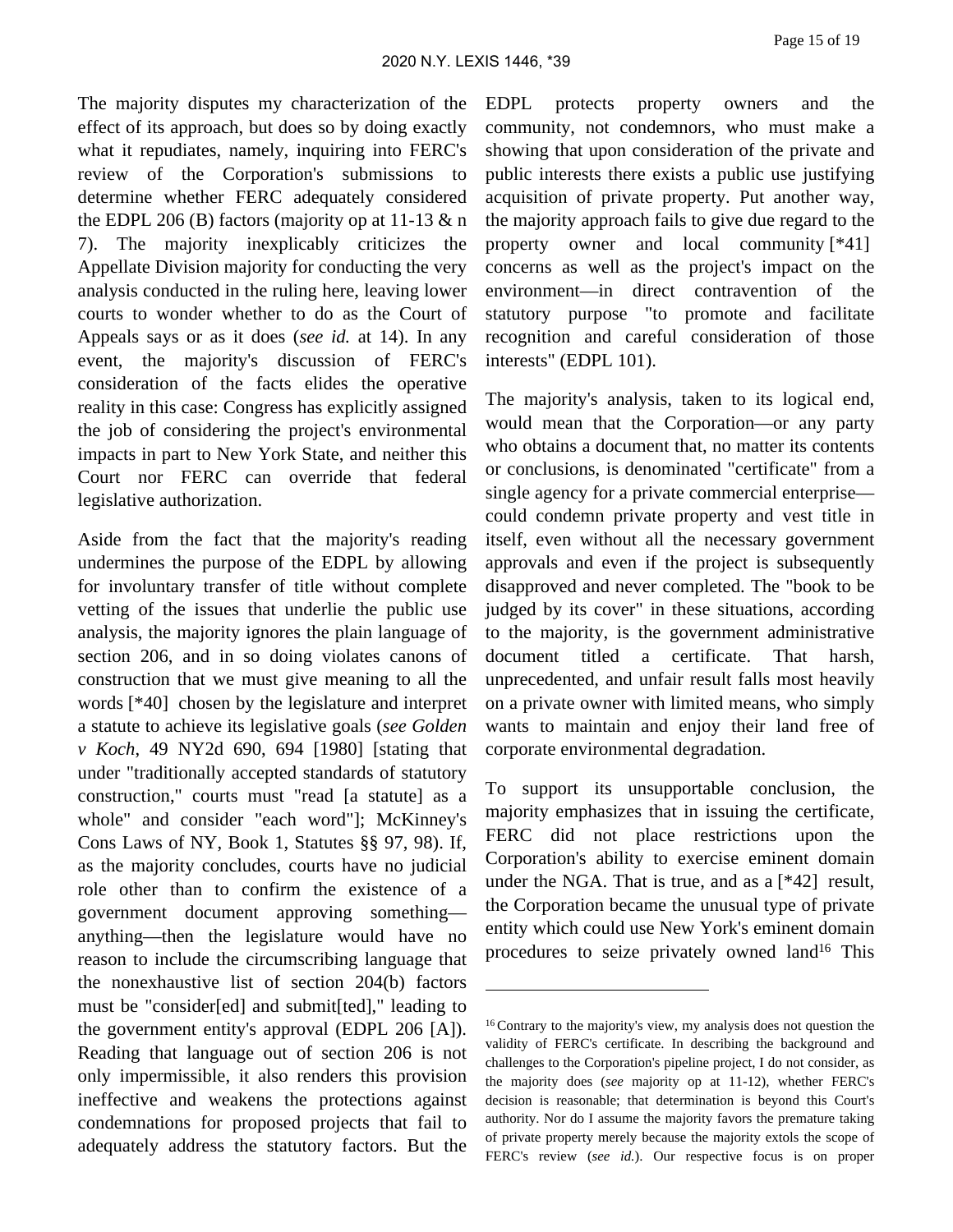fact, however, does not bear at all under the EDPL as written on whether the Corporation actually complied with those procedures. In other words, the NGA clearly does not give the Corporation greater status with respect to exercise of eminent domain than a municipality or the state itself. In any case, the record does not reveal any reason why the *timing* of eminent domain, as distinct from the *authority* to exercise eminent domain, would be relevant for FERC's administrative review purposes; it is patently nonsensical to expect the FERC certificate to address every element of eminent domain procedure<sup>17</sup> In sum, by creating from whole cloth an apparent rule that any "certificate of public convenience and necessity" satisfies EDPL 206 (a) unless the issuing agency explicitly conditions the exercise of eminent domain, the majority ignores the fundamental principle that courts may not rewrite duly enacted statutes (*see* McKinney's Cons Laws of NY, Book 1, Statutes § 73; *Matter of Anonymous*, 40 NY2d 96, 102 [1976]).

The majority's reliance on a different section of the EDPL to shore up its [\*43] construction of article two is misplaced. The majority argues that because section 406 grants an owner the right to repurchase property should the project be abandoned, we must read the EDPL as allowing involuntary title transfers for projects that may eventually fail. That position misses the mark. First, it is unclear that failure to acquire the necessary approvals constitutes "abandonment" of a project for purposes of the EDPL. For example, the project could be redesigned and go forward without the need to condemn the owner's property. Second, the property buy-back allowed by section 406 applies only if condemnation was properly exercised, meaning 406 provides a limited remedy to an owner where the public use initially justified acquisition of the property, but the condemnor subsequently deserts the project. Here, the Corporation failed to satisfy the requirements of EDPL article two: the Corporation did not hold hearings and make findings in accordance with section 204, nor does the FERC certificate comply with section 206. The limited remedy of section 406 is simply irrelevant on these facts. Third, the remedy has limited impact and works best for those who are able financially to buy back their land and interested in doing so no [\*44] matter the changes to the landscape, years after having title taken away. For example, if the Corporation "abandons" the project after gaining title, clear cutting the land and commencing construction (and after all, the point of vesting title now is to move forward with construction; otherwise why the rush to the courthouse?) there is no certainty that respondent Theresa Schueckler—now widowed—would have the funds to repurchase that property, even if she wanted it in its changed condition.

And that brings me to a point unaddressed by the majority. The Corporation concedes, and FERC anticipates, that the project's details may go through further revision in order to accommodate and address pre-construction problems. It may be that after taking title, and clear-cutting the Scheuckler property, the Corporation modifies its plans, perhaps rendering use of the disputed land unnecessary or requiring an easement to another swath in a different location. Given this uncertainty, and the potential for project redesign that affects the public use justification for taking a designated area of land in the first place, it is nonsensical and unfair to take the Scheuckler property before completing [\*45] the necessary

application of our state law, and on that front there can be no dispute that eminent domain may be exercised to acquire property over an owner's objection only when there is a public need that outweighs the private interest (*see* EDPL 101). The discrete question presented in this appeal is whether the Corporation may acquire title to the Scheuckler land on the basis that the Corporation complied with the EDPL's requirements. For the reasons I discuss supra, the validity of FERC's certificate as a provisional federal approval of the project does not answer that question.

<sup>&</sup>lt;sup>17</sup>The majority's apples-and-oranges citation to an unpublished federal opinion, *Mid Atl. Express, LLC v Baltimore County, Md*. (410 Fed Appx 653 [4th Cir 2011]), does not affect this analysis. That FERC decided in a particular factual context that it would be appropriate to impose a limitation upon a company's exercise of eminent domain sheds no light upon its decision not to do so on these distinct facts, and it certainly has no bearing on the operative issue of New York state law.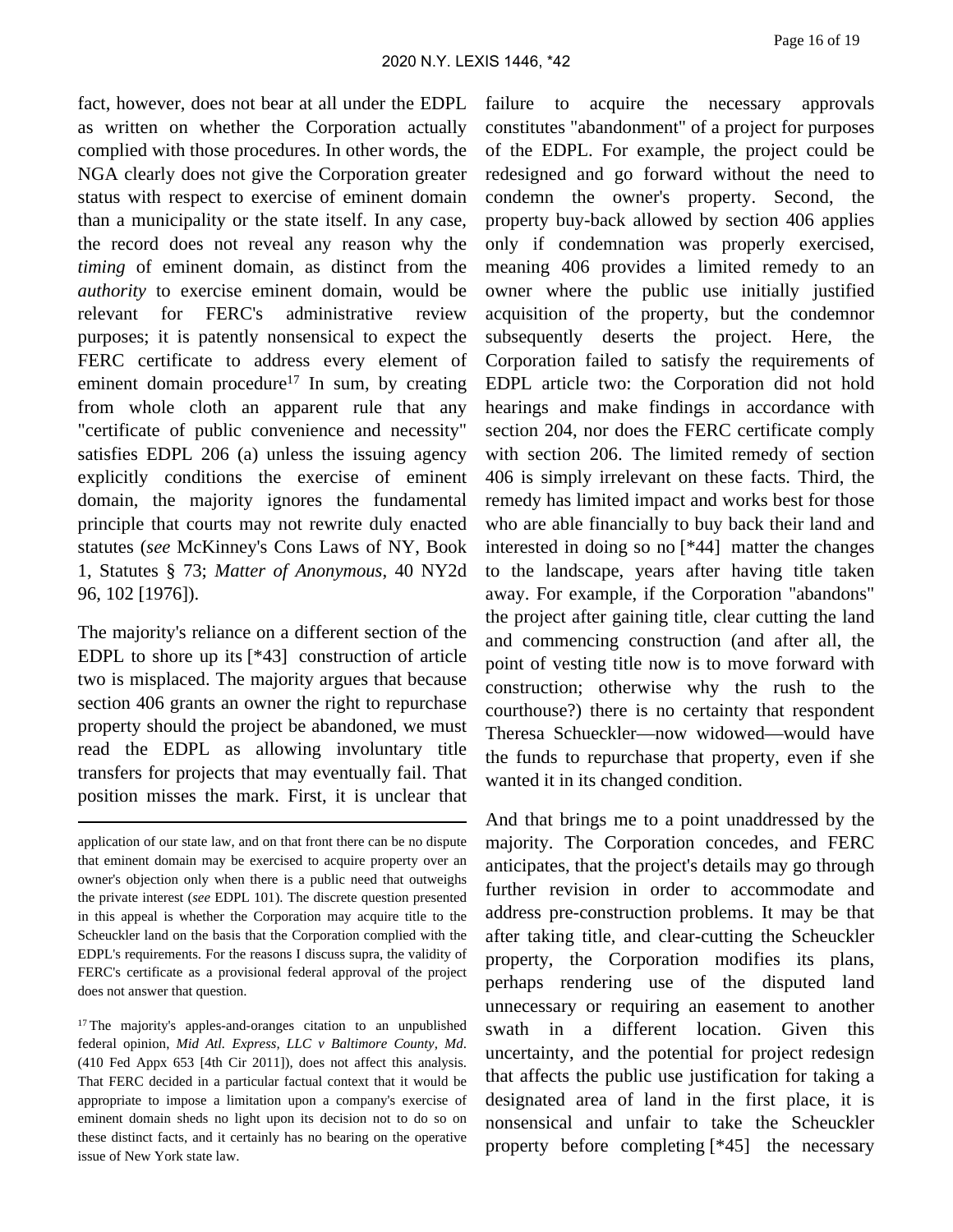state permit process and ensuring that the project will likely move ahead in a form approved by New York.

The majority's concern that adherence to the command of the EDPL is unworkable and involves impermissible scrutiny of federal agencies'"public use review and findings" (*see* majority op at 14) is not borne out by the statute or review of this FERC certificate. No "extensive," costly, and timeconsuming state scrutiny is required (*id.*). All that need be done here is to read the Clean Water Act provision and the condition contained in Appendix B to the FERC certificate, and compare them to the language of the EDPL. Notwithstanding the majority's disclaimer, it has in fact looked in all the wrong places to determine compliance with the EDPL, focusing on what FERC did but not what it could not and did not do.

A majority of this Court has spoken, and it is now for the legislature to consider whether legislation is necessary to protect owners like the Schuecklers. It would not be the first time the legislature has stepped in after courts have broadly applied the power of eminent domain to divest private owners of their land for a private use with uncertain or unrealized public [\*46] benefits (*see e.g. Kelo v City of New London, Conn.*, 545 US 469 [2005] [holding that town could seize homes for private redevelopment project to serve "economic development" purpose]; Patrick McGeehan, *Pfizer to Leave City That Won Land-Use Case*, NY Times, Nov 12, 2009, § A at 1 [discussing aftermath of the *Kelo* decision, in which the company for which the land was obtained subsequently abandoned the project "as a costcutting measure"]; *see also Matter of Uptown Holdings, LLC v City of New York*, 77 AD3d 434 [1st Dept 2010] [holding that non-blighted area could be seized for economic development purposes notwithstanding lack of protections such as development plan to which developer would be bound]). The United States Supreme Court decision in *Kelo v City of New London* is perhaps the most infamous; it resulted in a flood of state legislation

to prohibit the economic development grounds approved by the Court, as well as decisions by various states' high courts rejecting its rationale on state constitutional grounds (*see e.g. Reading Area Water Auth. v Schuylkill River Greenway Assn.*, 627 Pa 357, 375, 100 A3d 572, 583 [2014] [holding, under Pennsylvania statute passed in the wake of *Kelo*, that private use with incidental public benefits could not support eminent domain proceedings]; *Norwood v Horney*, 110 Ohio St 3d 353, 377, 853 NE2d 1115, 1141 [2006] [adopting *Kelo* dissenters' analysis]; John M. Broder, *States Curbing Right to Seize Private Homes*, NY Times, Feb 21, 2006, § A at 1 ["lawmakers [\*47] in virtually every statehouse across the country are advancing bills and constitutional amendments to limit use of the government's power of eminent domain" in *Kelo*-type circumstances "in direct response to" the Supreme Court decision]; *see also* Charles E. Cohen, *Eminent Domain after Kelo v. City of New London: An Argument for Banning Economic Development Takings*, 29 Harv J L & Pub Policy 491, 532 [2006]; Ilya Somin, *Controlling the Grasping Hand: Economic Development Takings After Kelo*, 15 Sup Ct Econ Rev 183, 191 [2007] [arguing that an " economic development' . . . rationale can be used to condemn virtually any property for transfer to a private commercial enterprise"]; Alberto B. Lopez, *Kelo-Style Failings*, 72 Ohio St L J 777 [2011]).

### III.

### Judicial Notice

In the alternative, the Corporation argues that even if an incomplete WQC process is grounds for denying vesting of title, that is no barrier to the proceeding here. The Corporation reasons that because FERC has now determined that DEC's denial of the WQC is untimely and thus New York waived its rights under the Clean Water Act, this Court should consider the FERC certificate as satisfying EDPL 206. It further claims that the Appellate Division erred when it failed to take judicial notice of the FERC decision as it should have concluded [\*48] that "FERC's waiver order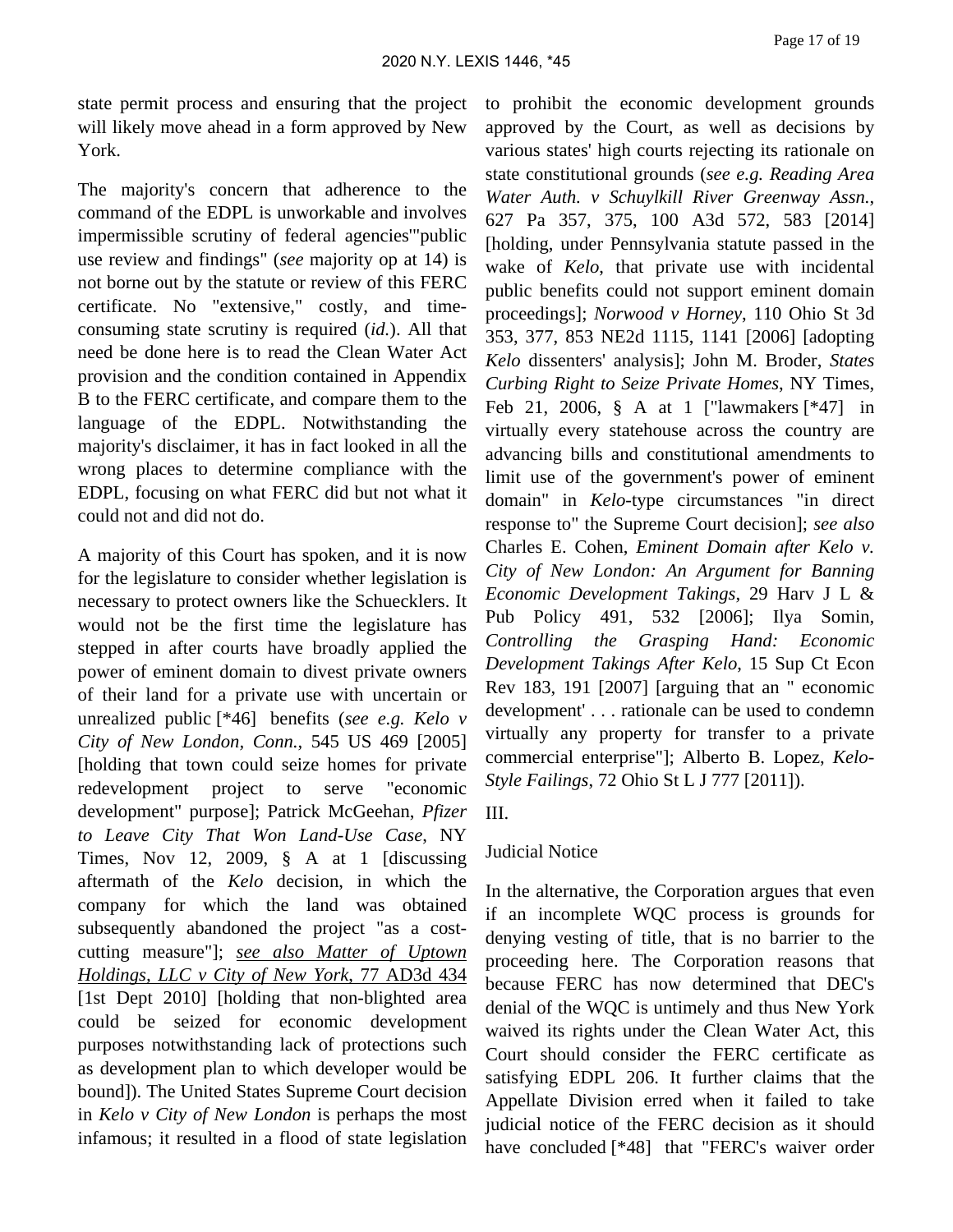removed the obstacle" to exercise of eminent domain through the EDPL 206 (A) alternative process "on which the majority's decision depended."

The procedural history is more complex and less favorable to the Corporation than its argument suggests. As DEC's denial letter recites, the Corporation initially agreed with DEC "that, for the purposes of review under Section 401 of the CWA, the Joint Application was deemed received by NYSDEC on April 8, 2016, thereby extending the date [by which] the NYSDEC has to make a final determination on the application until April 7, 2017.'" DEC issued its decision prior to the agreed extended date. When DEC issued a decision unfavorable to the Corporation, however, the Corporation collaterally attacked the WQC denial by seeking a waiver order from FERC, on the basis that the parties could not agree to extend the date, and so, notwithstanding the parties' agreement, DEC exceeded the permissible time frame for its Clean Water Act review. FERC agreed with the Corporation and denied a stay of its order, and an appeal of that order is now pending before the Second Circuit. Separately, the Second Circuit vacated DEC's order, stating that although it was [\*49] a "close case," DEC "did not sufficiently articulate the basis for its conclusions," and remanded so that DEC could "more clearly articulate its basis for the denial" (*National Fuel Gas Supply Corp. v New York State Dept of Environmental Conservation*, 761 Fed Appx 68, 70-72 [2019]). DEC thereafter reissued its denial, elaborating upon its reasoning.

Courts may take judicial notice of facts that amount to common knowledge or may be determined "by resort to easily accessible sources of indisputable accuracy" (*Hamilton v Miller*, 23 NY3d 592, 603 [2014], quoting *People v Jones*, 73 NY2d 427, 431 [1989]). Whether to take judicial notice of such a fact is within the discretion of the trial court (*see Hunter v New York, Ontario & W. R.R. Co.*, 116 NY 615, 621 [1889]; *Matter of Crater Club v Adirondack Park Agency*, 86 AD2d 714, 715 [3d Dept 1982], *affd for reasons stated below* 57 NY2d 990 [1982]; *Sleasman v Sherwood*, 212 AD2d 868, 870 [3d Dept 1995]). Courts decide whether to take judicial notice of a fact "depend[ing] on the nature of the subject, the issue involved, and the apparent justice of the case" (*Hunter*, 116 NY at 621; *see Walker v City of New York*, 46 AD3d 278, 282 [1st Dept 2007]). While our state courts are required to take judicial notice of positive law so that they can resolve cases under those laws (*see* CPLR 4511), here the Corporation argues that the courts should take judicial notice of the *fact* that FERC has deemed DEC to have waived its authority to bar construction. Judicial notice is not mandatory under such circumstances (*see Hamilton*, 23 NY3d at 603; *Sleasman*, 212 AD2d at 870).

Notably, the Corporation argues for judicial notice of only part of the events that have transpired in this and parallel [\*50] litigation. It requests that the courts recognize that FERC has rejected the timeliness of the WQC, but not the existence of pending judicial challenges to FERC's determinations and the possibility that the federal courts may hold that DEC's denial of the WQC is valid. It is not far-fetched that the federal courts may side with New York, given the Corporation's agreement with DEC, as well as the fact that the Corporation could have simply reapplied for the WQC to restart the one-year statutory clock after signing off on the agreement. The Corporation chose not to, instead arguing before FERC and the federal Circuit Courts that DEC's denial was untimely issued and should be ignored<sup>18</sup> Although convenient, this may not be a winning argument, and in any case that uncertainty is a valid basis to decide this appeal on the record as it existed at the time the Corporation filed its vesting petition. Under the circumstances, the Appellate Division

<sup>18</sup>Although respondents' brief discusses the agreement between the Corporation and DEC, it contains no argument in this Court that the Corporation should be collaterally estopped from relying on the FERC decision as a consequence of the agreement. As such, I limit my discussion to whether the Appellate Division abused its discretion not to take judicial notice in light of the pending federal court challenges to FERC's determination against the DEC.